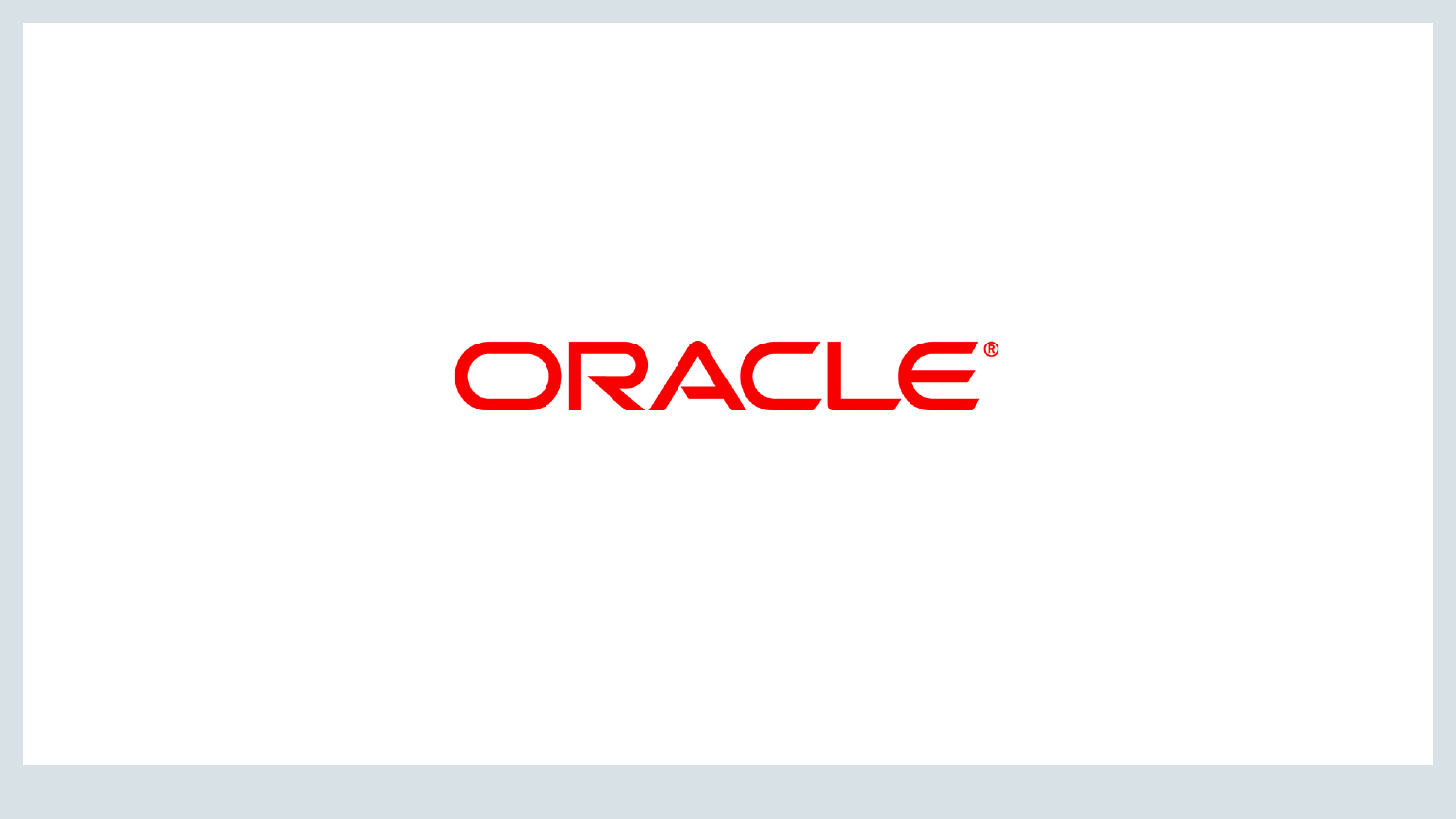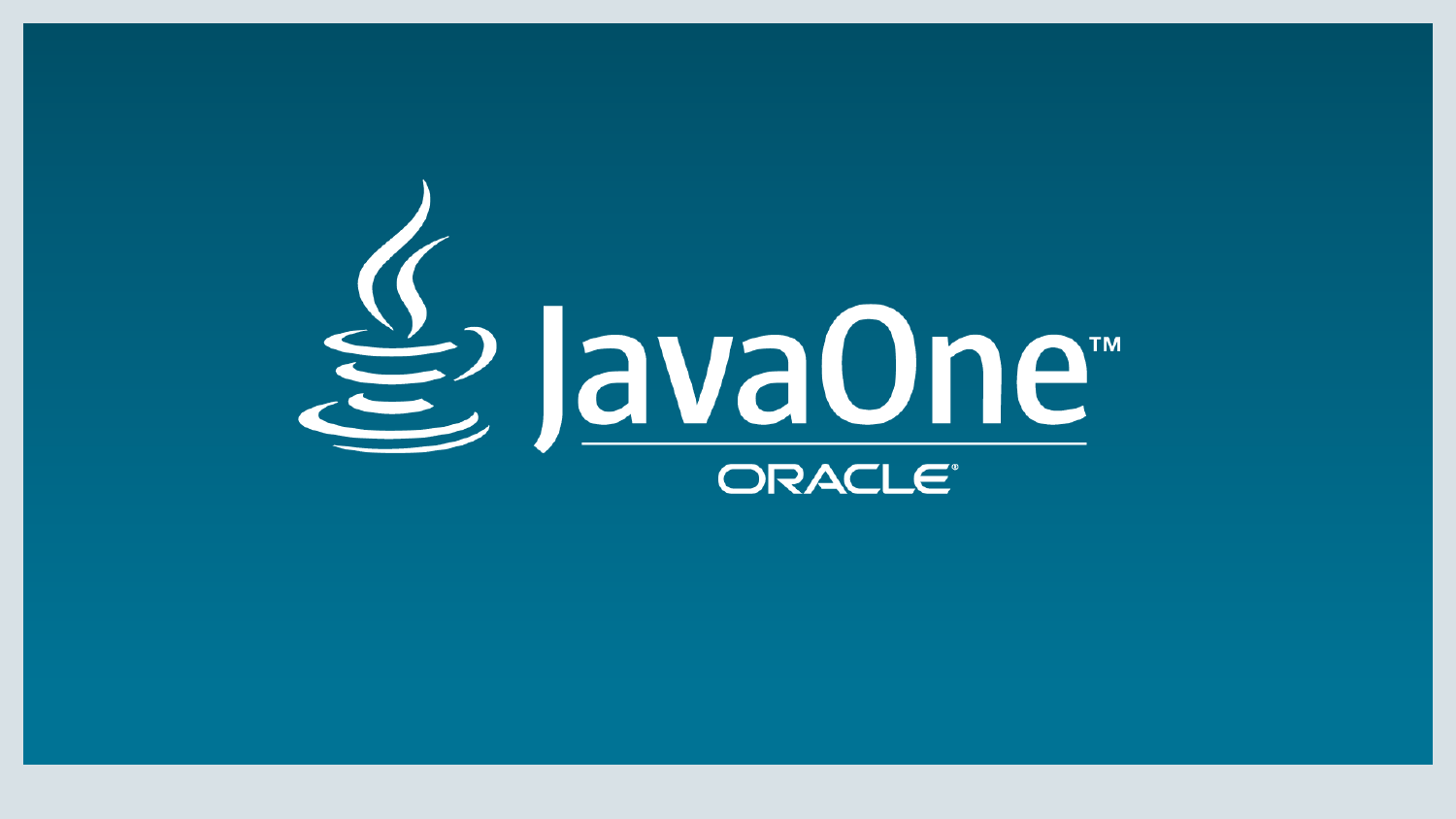# Java EE 8 Update

Linda DeMichiel Java EE 8 Specification Lead **Oracle** September 19, 2016



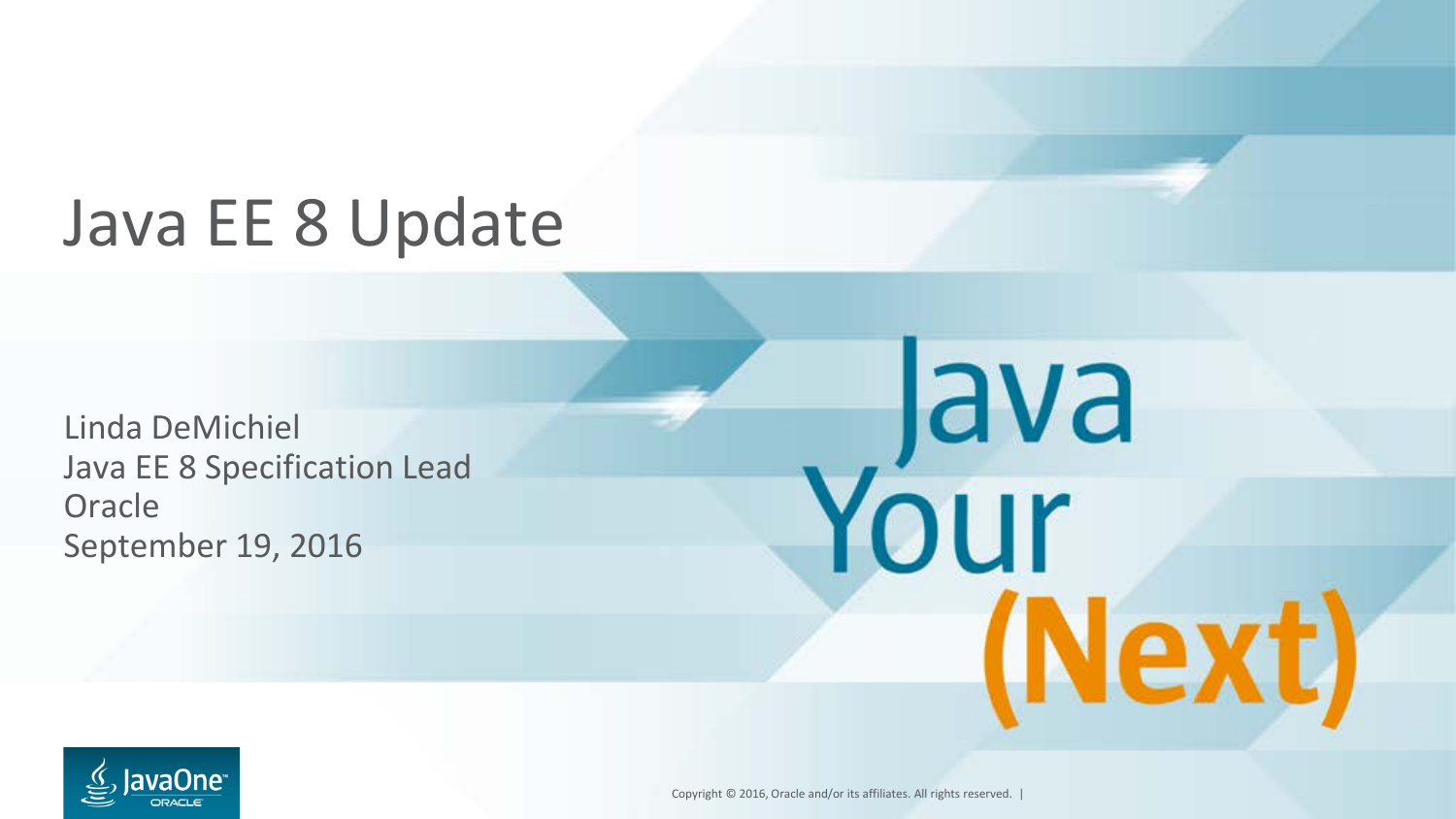### Safe Harbor Statement

The following is intended to outline our general product direction. It is intended for information purposes only, and may not be incorporated into any contract. It is not a commitment to deliver any material, code, or functionality, and should not be relied upon in making purchasing decisions. The development, release, and timing of any features or functionality described for Oracle's products remains at the sole discretion of Oracle.

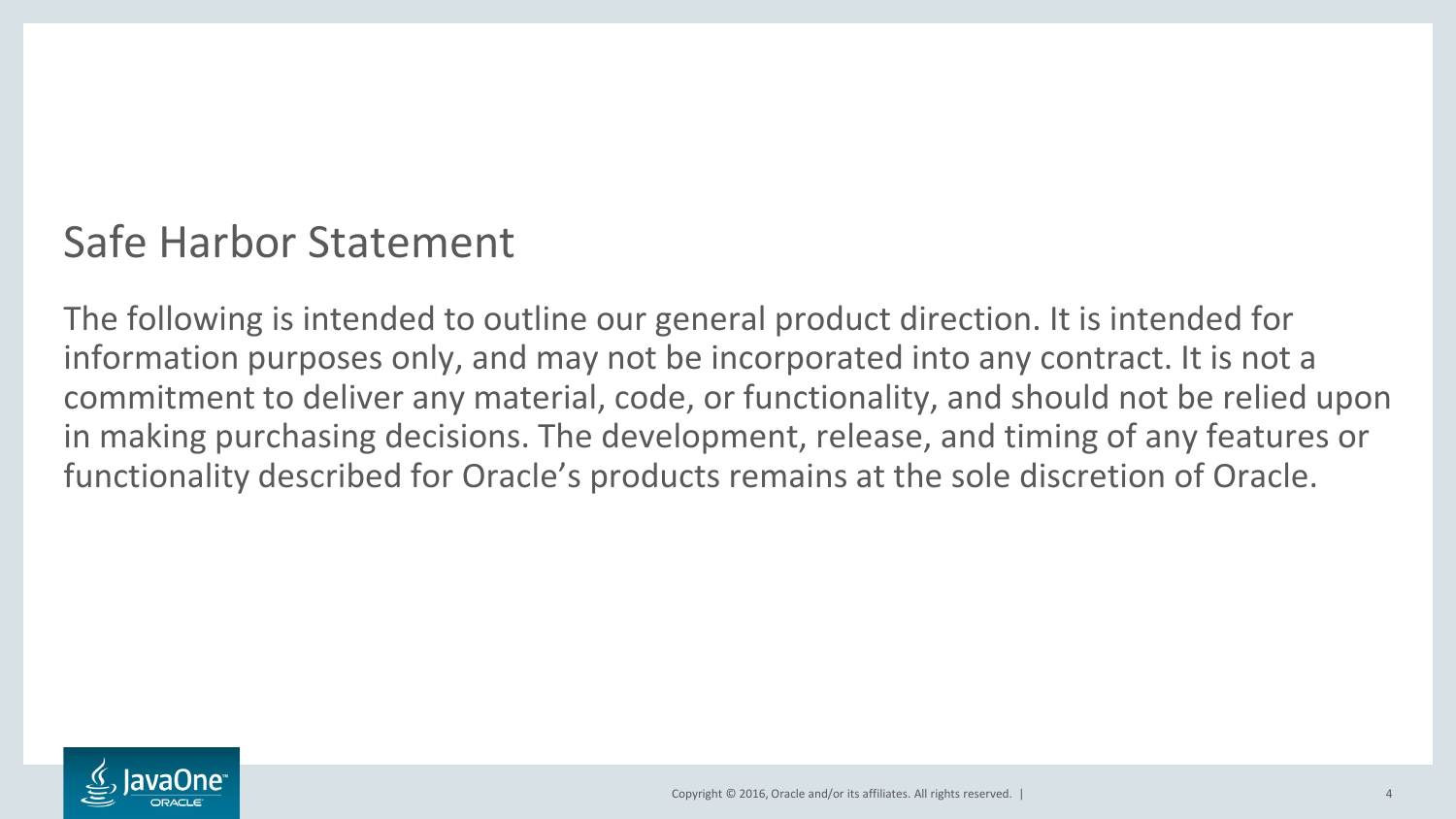### Program Agenda

- 1 Road to Java EE 8
- Java EE 8 JSRs (Original Proposal) **2**
- **3** Proposed Shift in Focus
- - Where to Learn More at JavaOne **4**

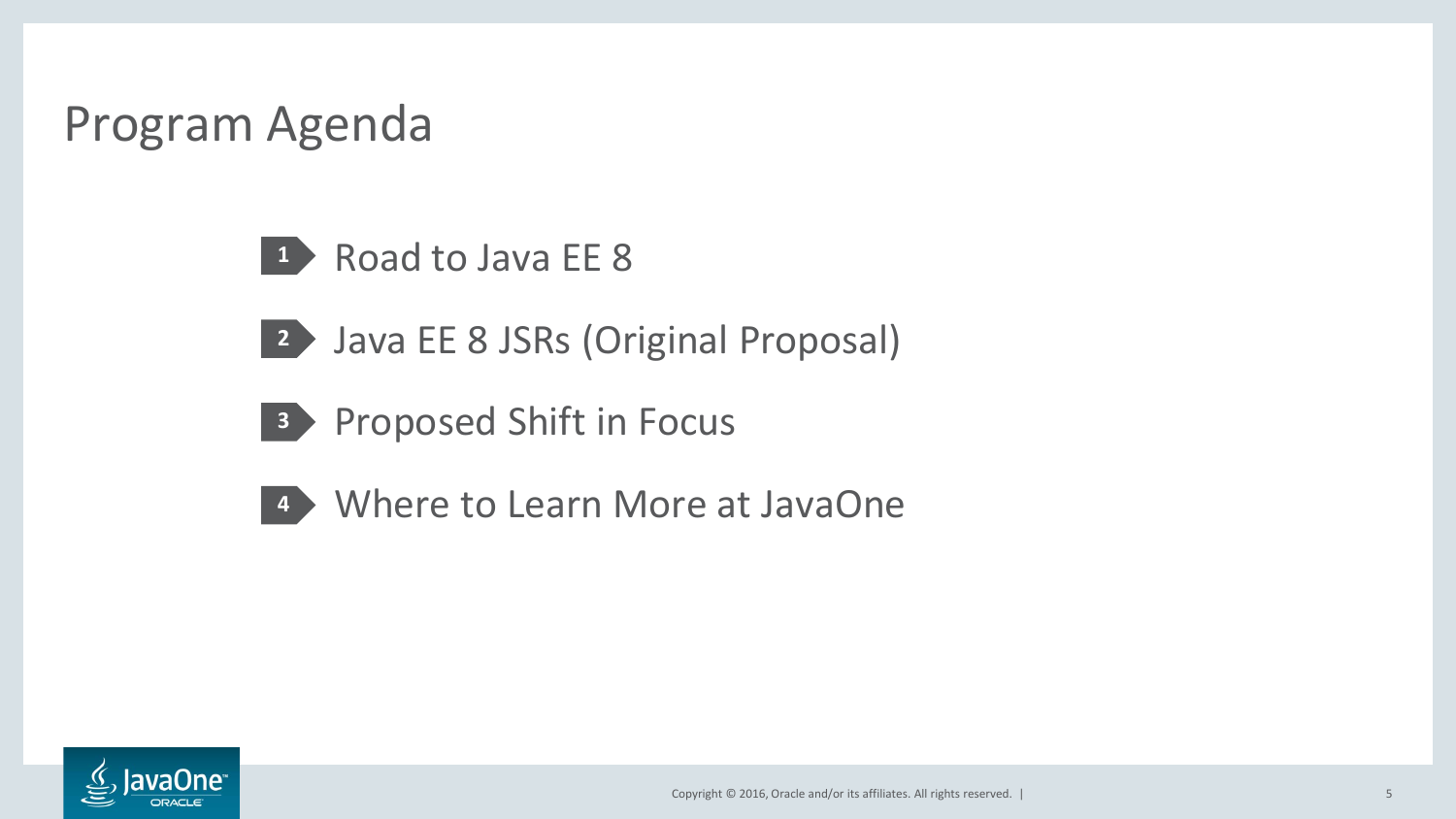### Java EE 7



#### **Productivity**

- Annotated POJOs
- Less boilerplate code
- Integrated
- Excellent tool ecosystem



### **HTML5-Ready**

- JSON
- WebSockets
- JAX-RS



#### **Meets Enterprise Demands**

- Java Message Service
- Batch processing
- Distributed transactions



#### **Scalable**

- Multi-threaded
- Asynchronous APIs (Servlet, EJB, JAX-RS)
- Concurrency utilities for Java EE



### **Community Driven**

- Java Community Process
- Adopt-a-JSR
- Open Source RI (GlassFish)



#### **Industry Standard**

- Lowers risk
- Vendor choice
- Implementation choice
- Operating system choice
- Portable applications

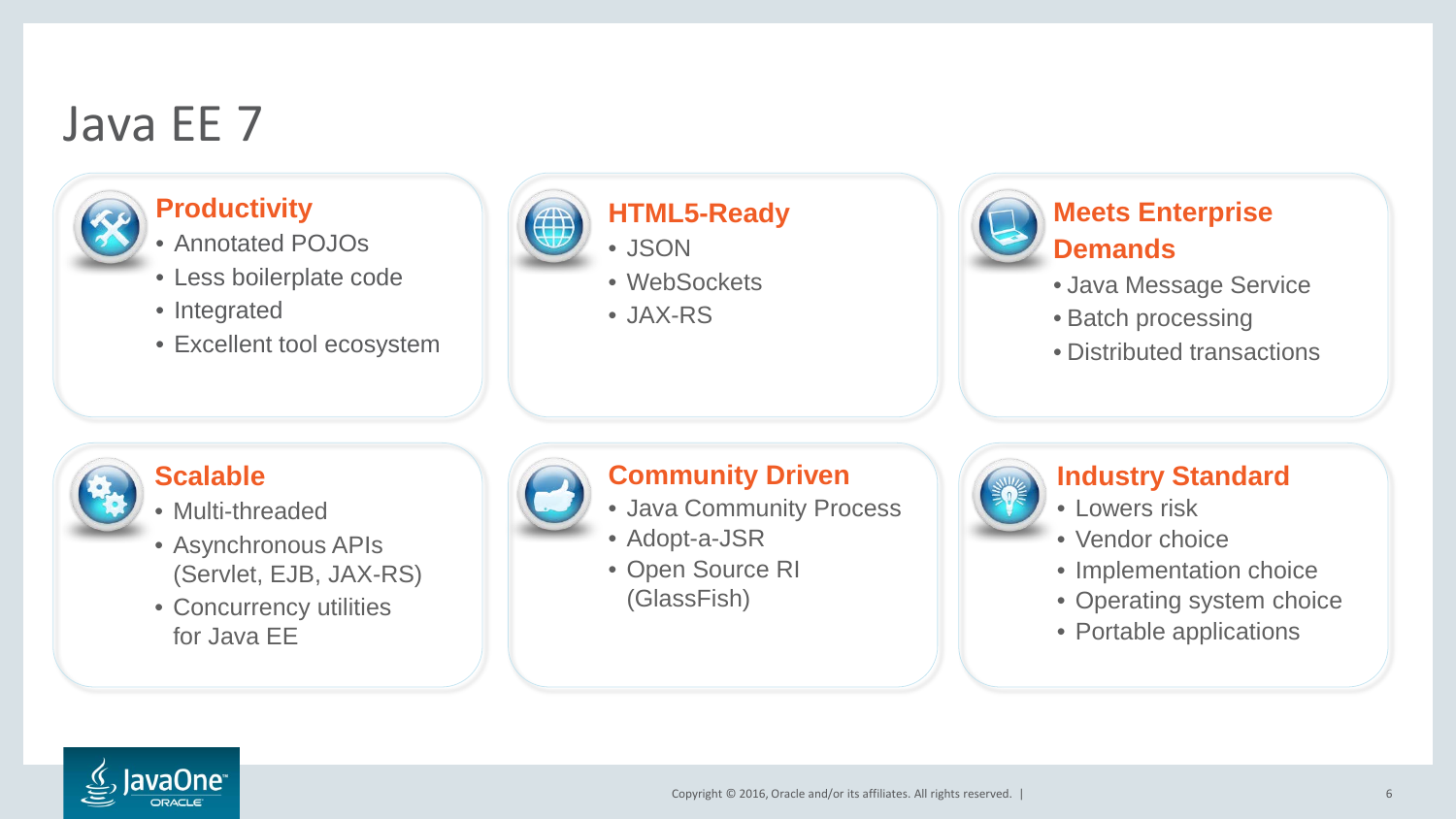## The Vibrant Java EE Community



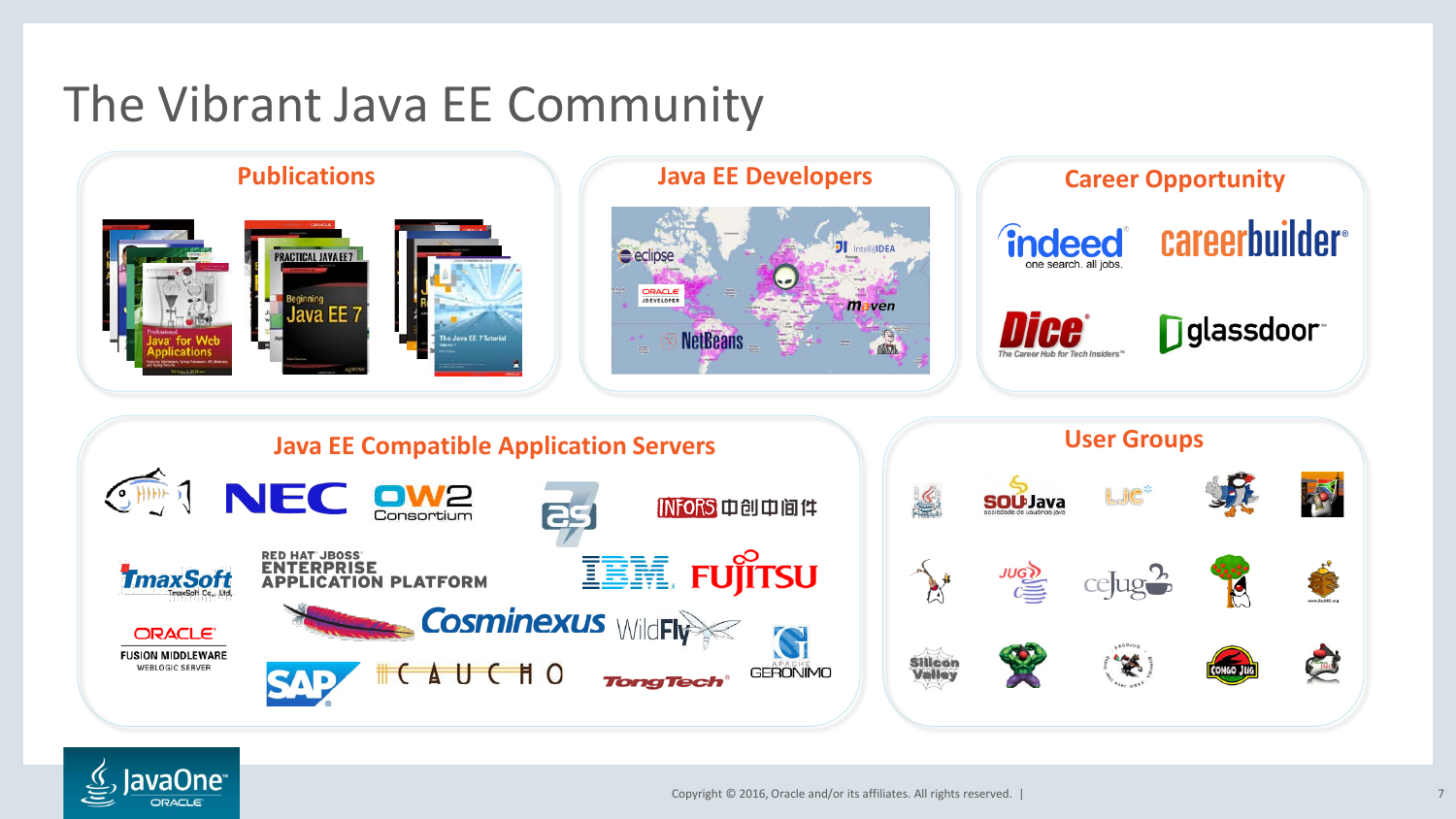### Program Agenda

#### Road to Java EE 8 **1**

- Java EE 8 JSRs (Original Proposal) **2**
- Proposed Shift in Focus **3**
- Where to Learn More at JavaOne **4**

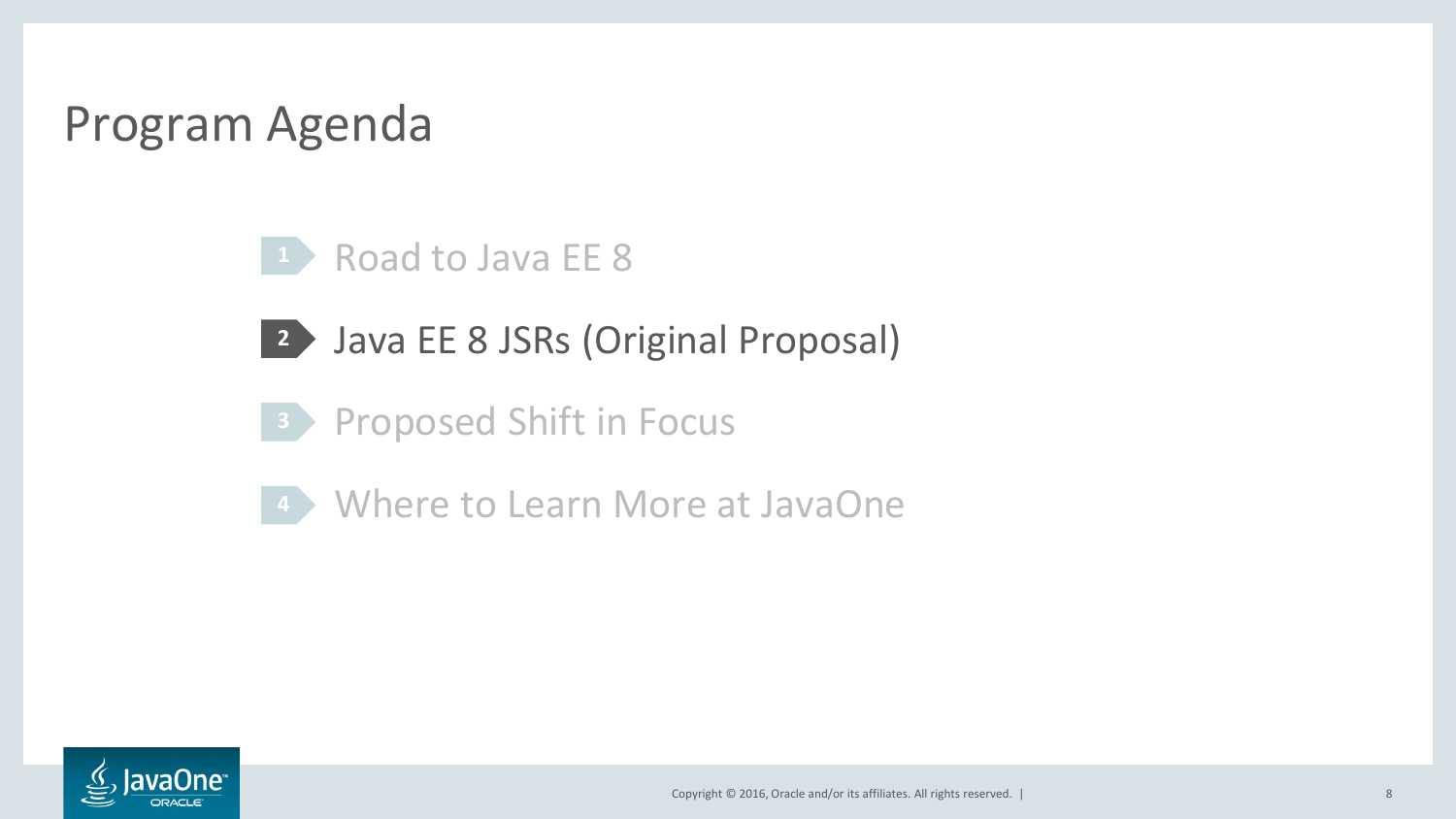

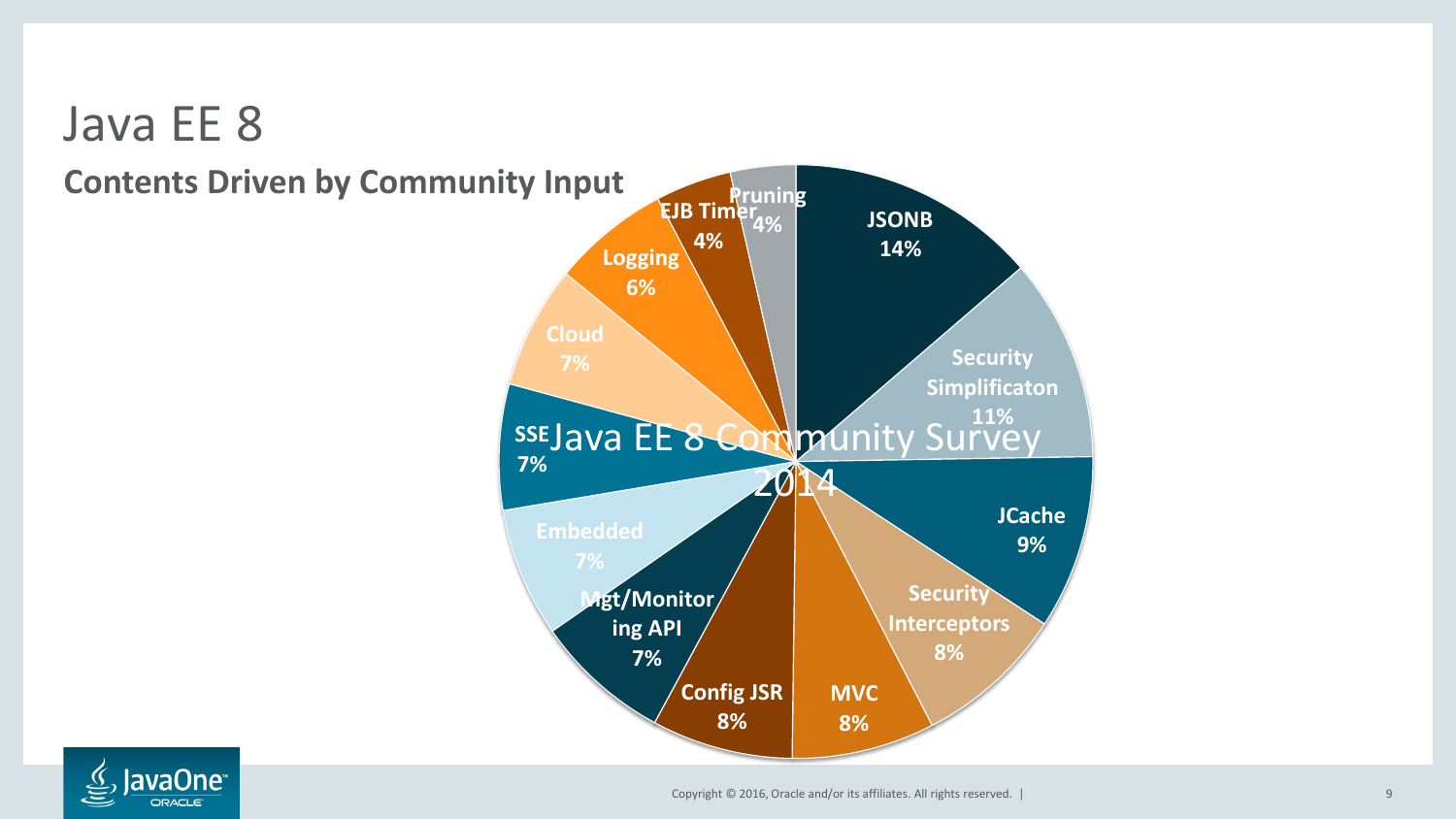## Java EE 8

### **JSRs**

- Java EE 8 Platform and Web Profile
- Contexts and Dependency Injection 2.0 (CDI)
- Java API for JSON Binding 1.0 (JSON-B)
- Java Message Service 2.1 (JMS)
- Java Servlet 4.0
- Java API for RESTful Web Services 2.1 (JAX-RS)
- Model-View-Controller 1.0 (MVC)
- JavaServer Faces 2.3 (JSF)
- Java EE Management API 2.0
- Java API for JSON Processing 1.1 (JSON-P)
- Java EE Security API 1.0
- Bean Validation 2.0

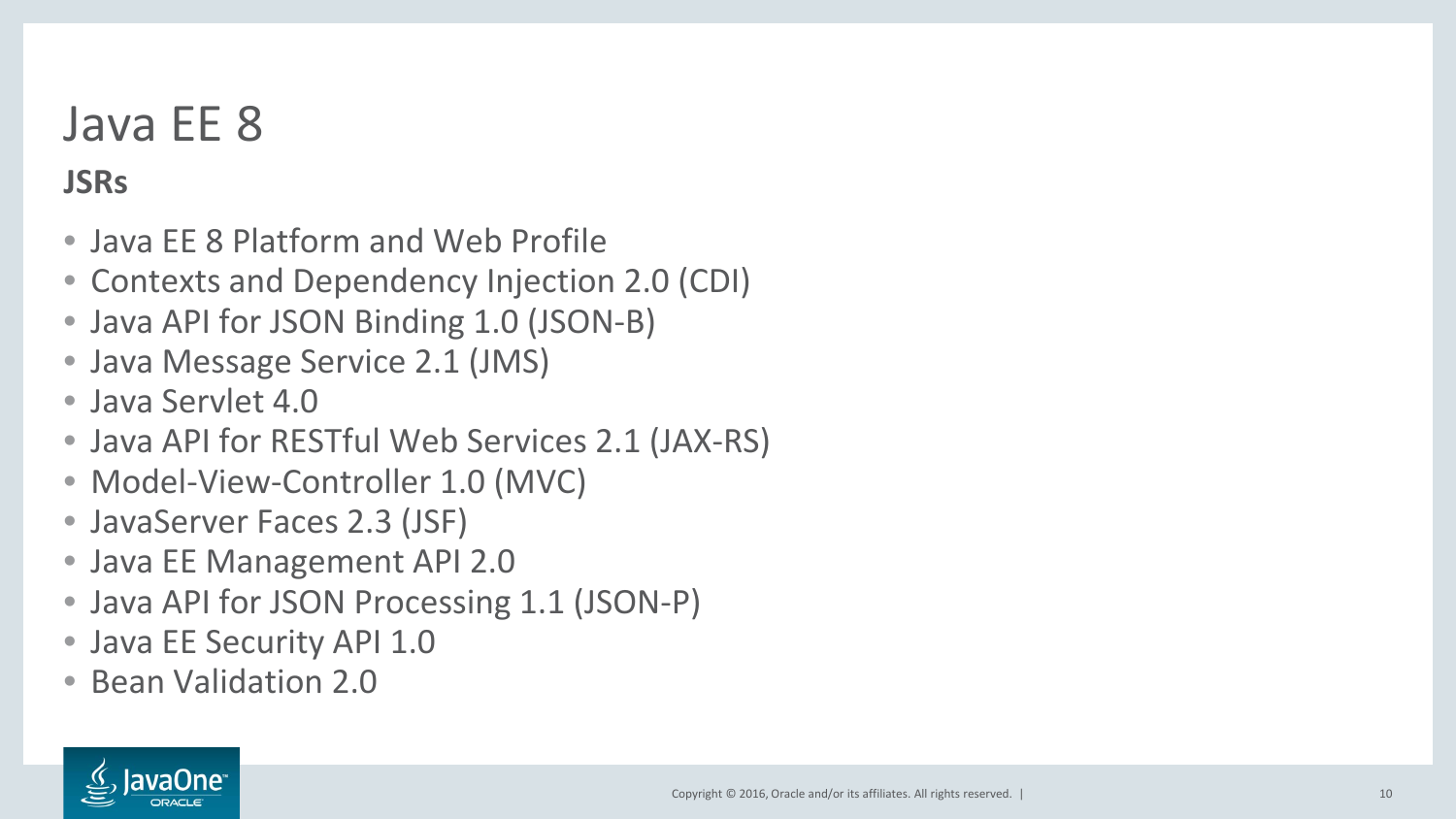### CDI 2.0

- Define behavior of CDI outside of a Java EE container
- Make CDI more modular to help other Java EE specs better integrate with it
- Spec split into 3 parts:
	- Core CDI
	- CDI in Java SE
	- CDI in Java EE
- API to bootstrap a CDI container in Java SE
- Observer ordering
- Asynchronous event firing

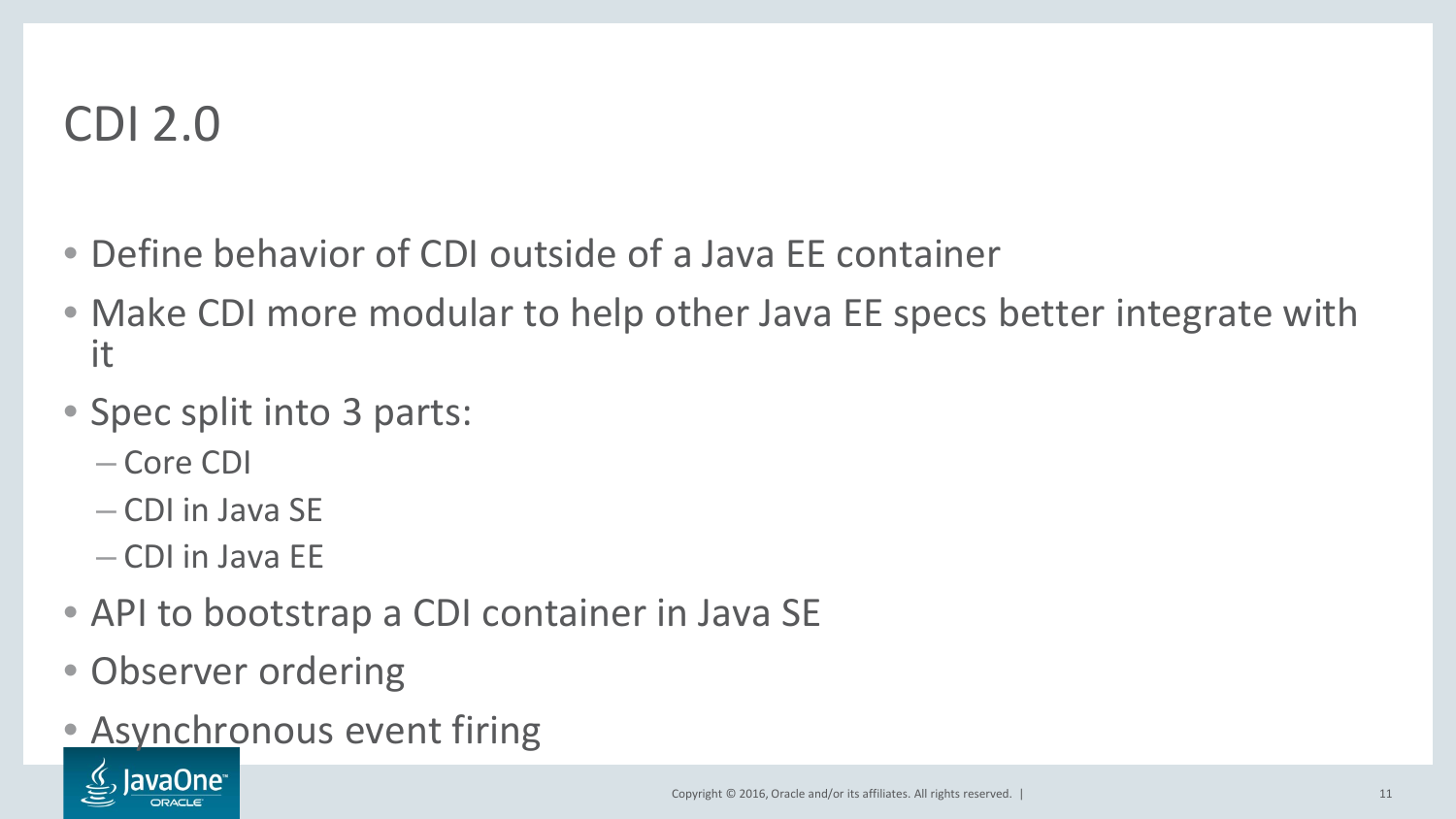### JSON-P 1.1

- Update JSON-P spec to stay current with emerging standards
- Support for IETF standards
	- JSON Pointer, JSON Patch, and JSON Merge Patch
- Add editing operations to JsonObject and JsonArray
- Helper classes and methods to better utilize Java SE 8 Stream operations

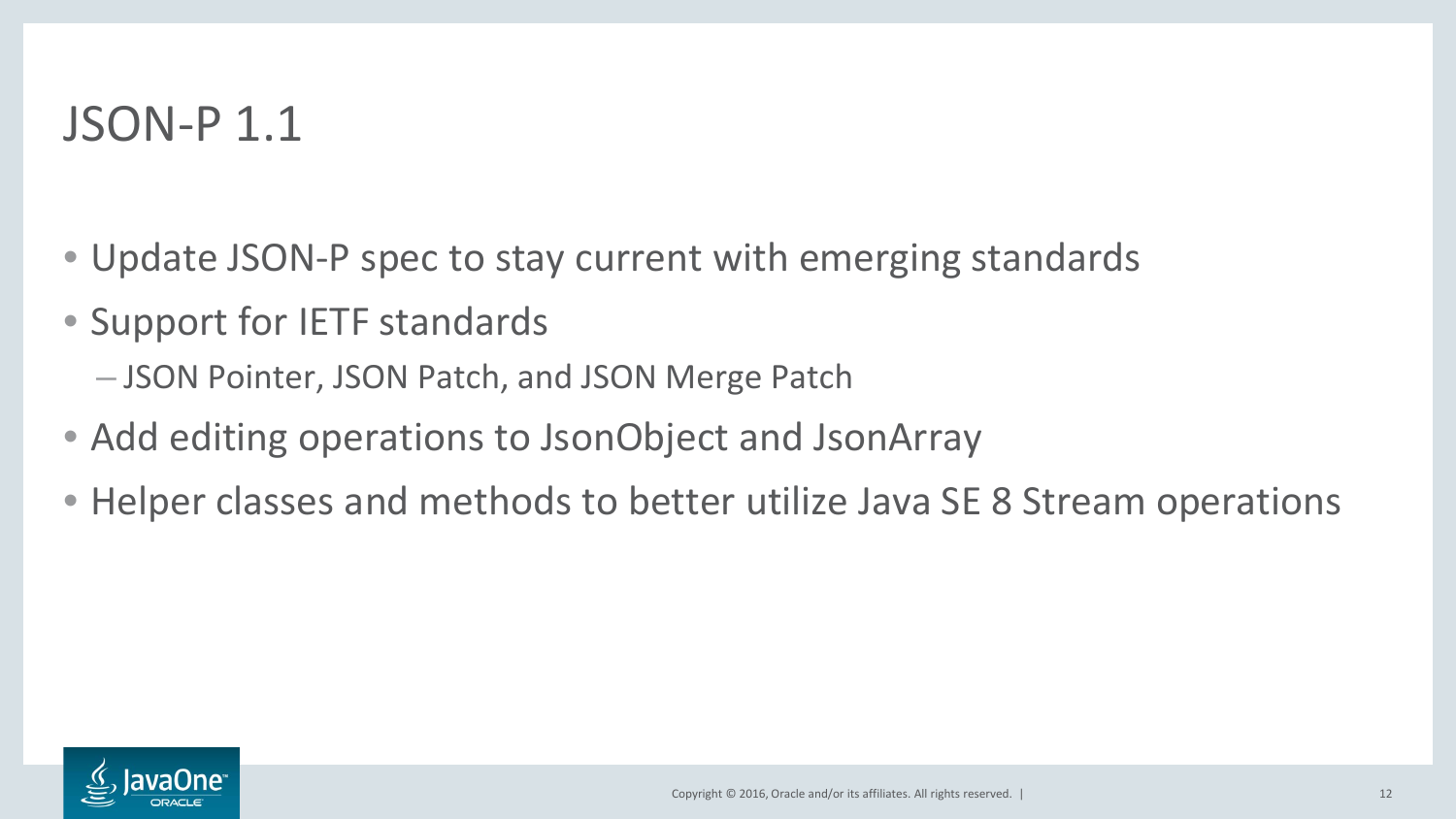### JSON-B 1.0

- JAXB-like API to marshal/unmarshal Java objects to/from JSON
- Default mapping between classes and JSON
- Customization APIs
- Standard support to handle "application/json" media type for JAX-RS
- Natural follow on to JSON-P closes the JSON support gap

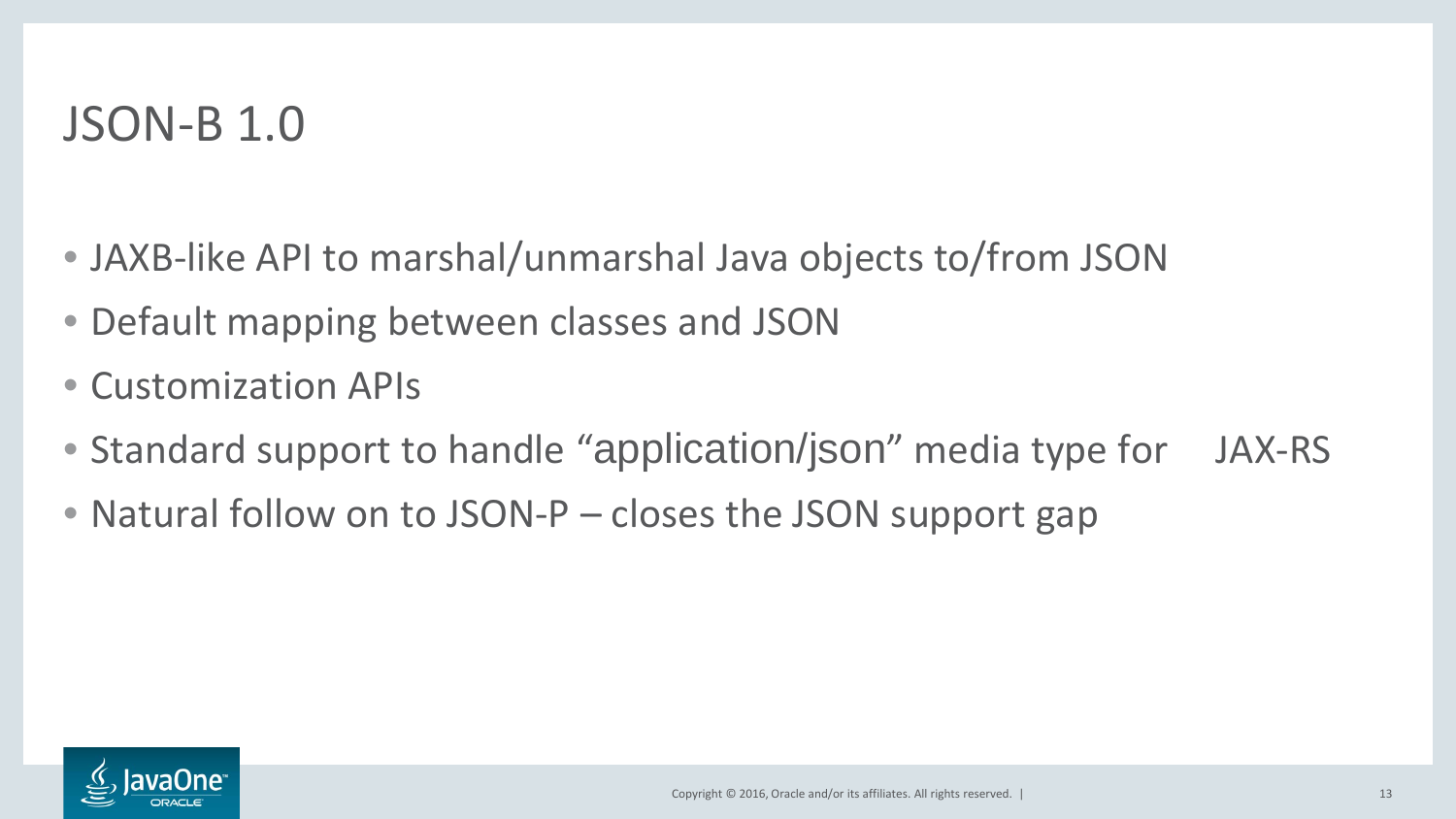### JAX-RS 2.1

- Server-sent events
- Non-blocking I/O in providers (filters, interceptors...)
- Reactive programming paradigm to improve JAX-RS asynchronous clients
- Hypermedia API enhancements
- Integration with other JSRs and frameworks

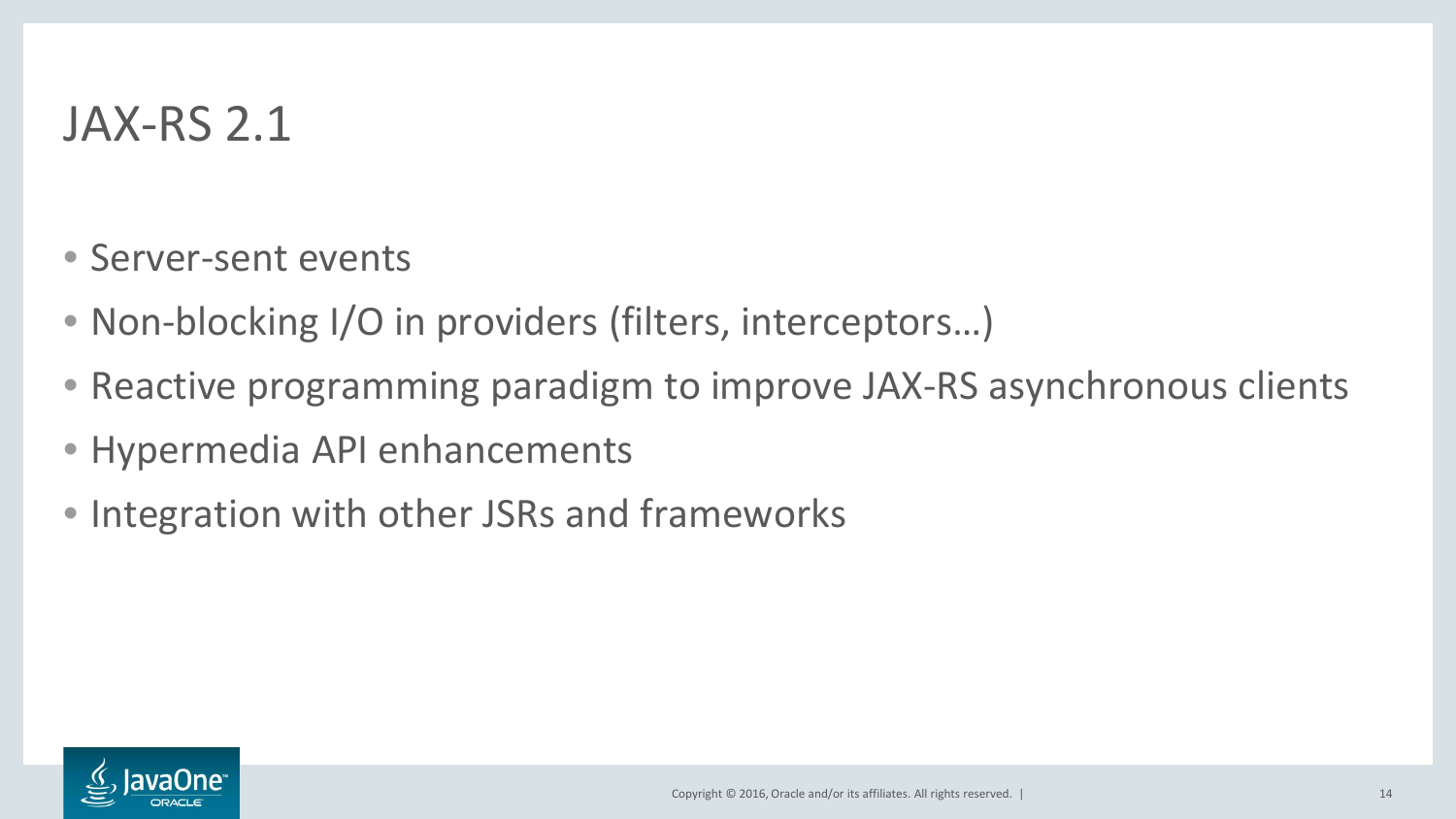### Servlet 4.0

- Support for HTTP/2
	- Request/response multiplexing
	- Server push
	- Upgrade from HTTP 1.1
- Compatibility with latest HTTP 1.1 RFCs
- Smaller community-requested improvements (JIRA issues)

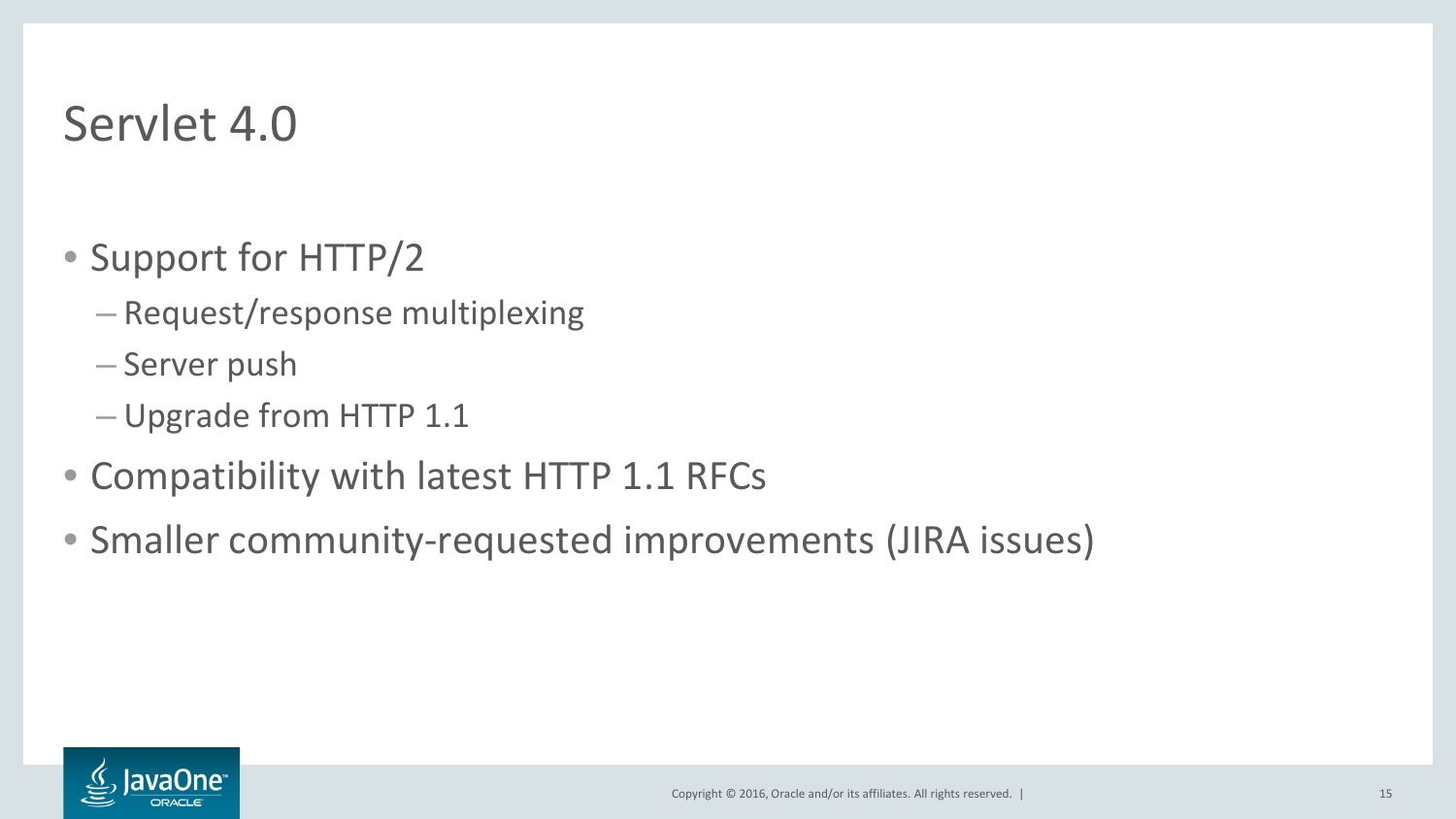- Better CDI integration
- WebSocket integration
- Ajax method invocation
- Class-level Bean Validation
- Java Date/Time support

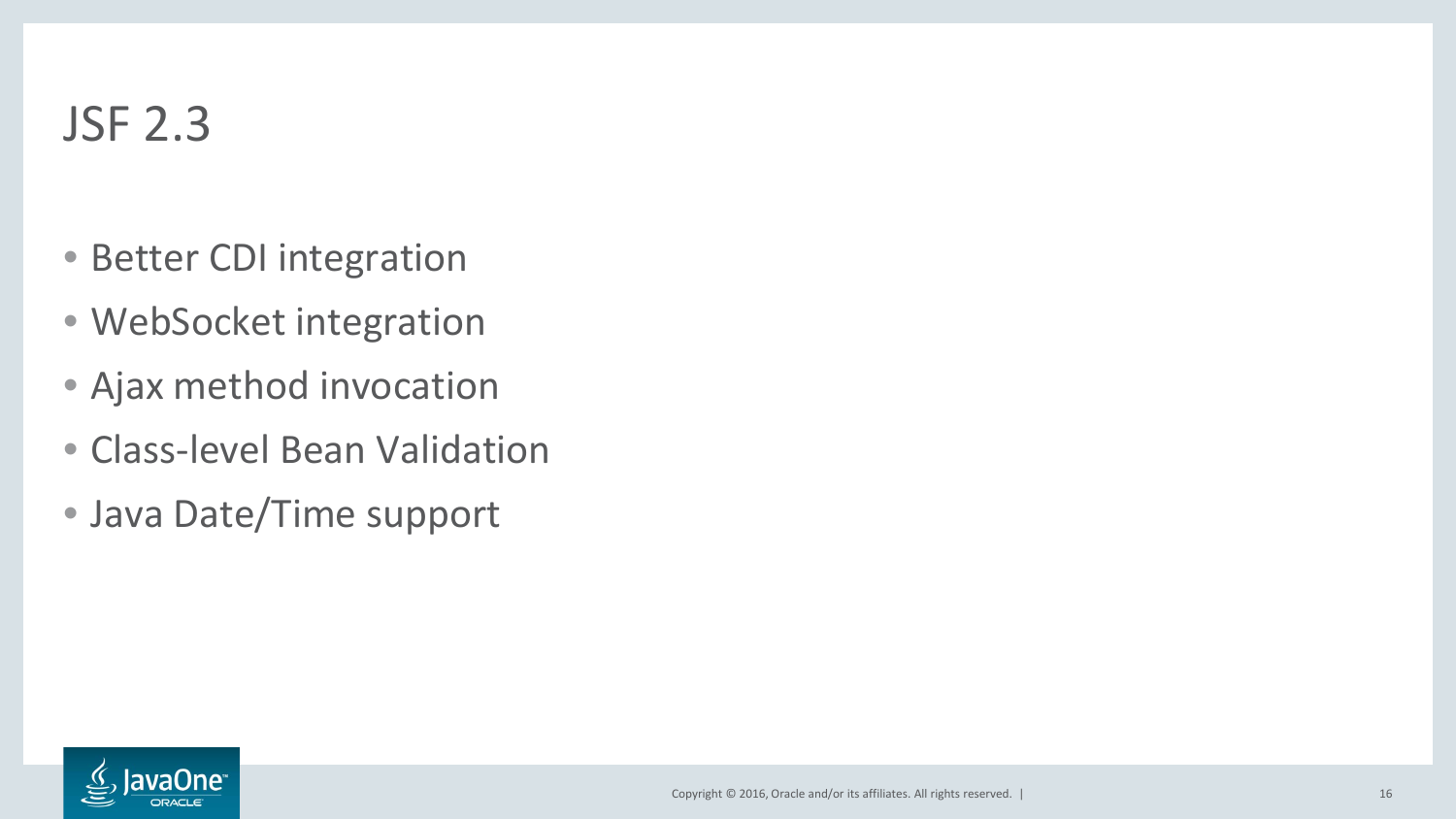### MVC 1.0

- Provide action-based MVC framework
	- HTTP requests are routed to controllers and turned into actions by application code
	- Alternative/complement to JSF's component-based MVC framework
- Leverage existing technologies:
	- CDI, Bean Validation, Facelets, JSPs

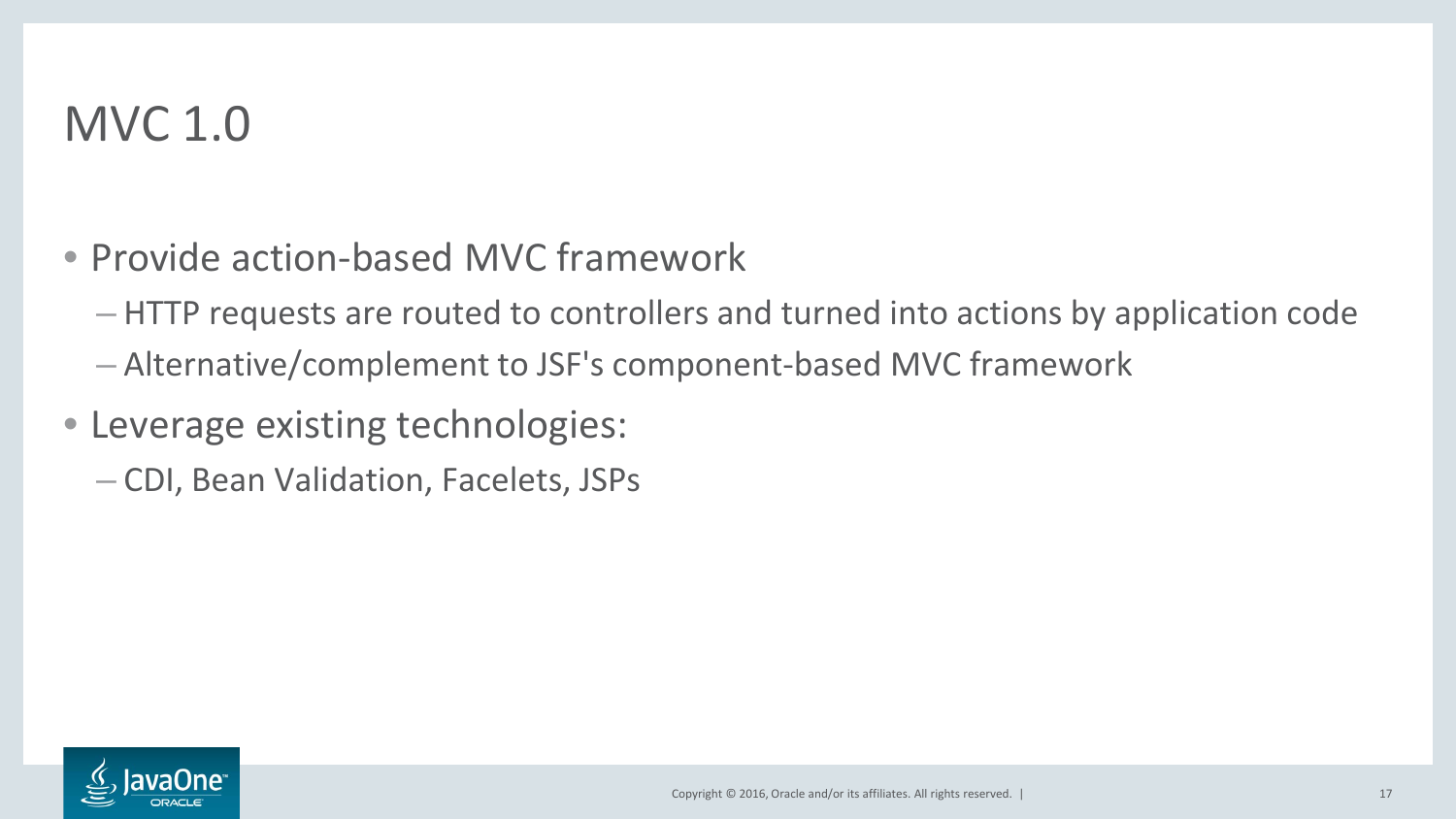### JMS 2.1

- New API for receiving messages asynchronously
	- More flexible and general than MDBs
	- Alignment with CDI
- Improved portability of JMS providers between appservers
- Improved support for using JMS in XA transactions
- Improved handling of "bad" messages

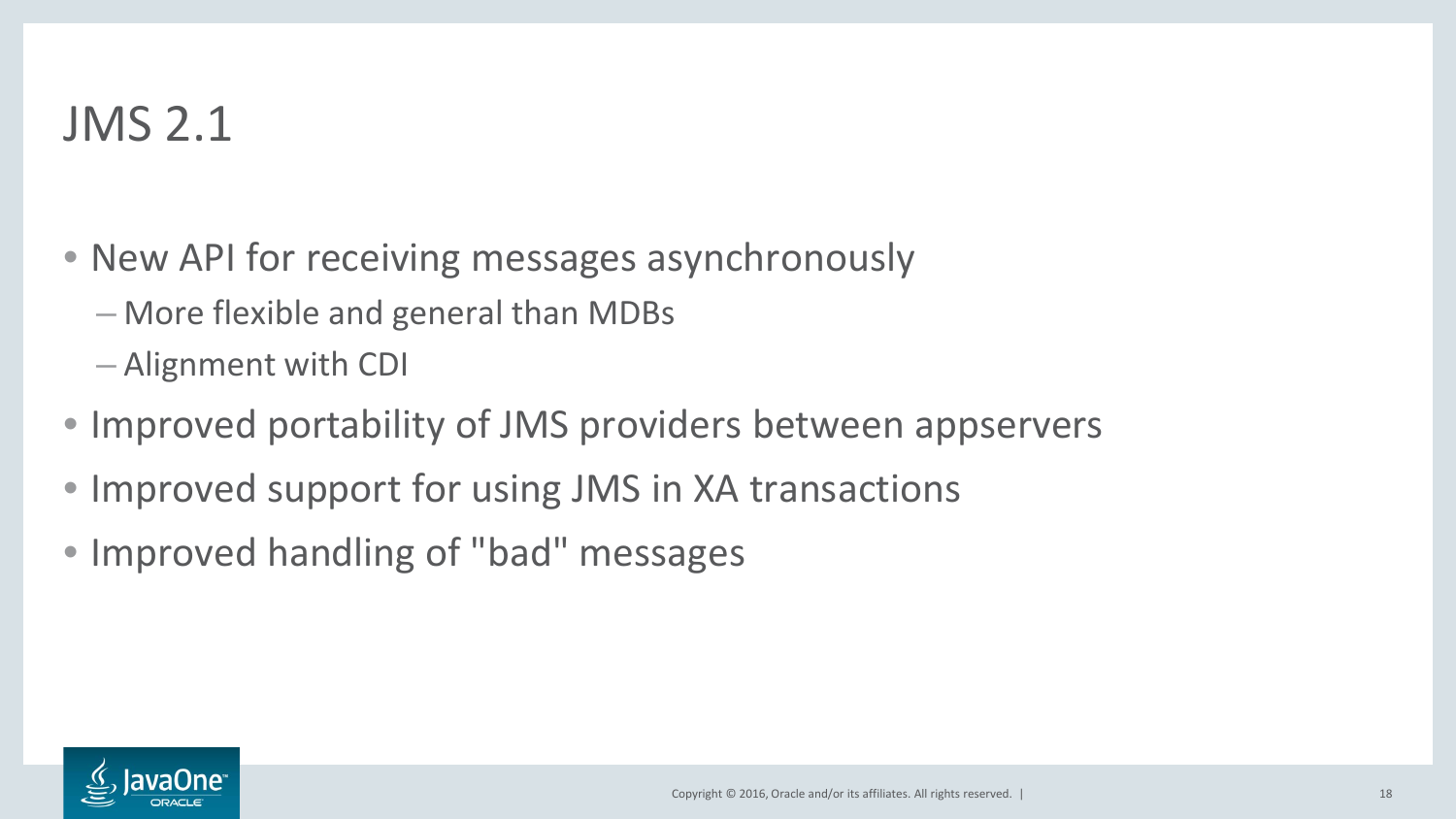### Java EE Management API 2.0

- REST-based management APIs
	- Supersede current management EJB-based APIs of J2EE Management 1.0
	- Superset of functionality of J2EE Management 1.0
- Simple deployment API

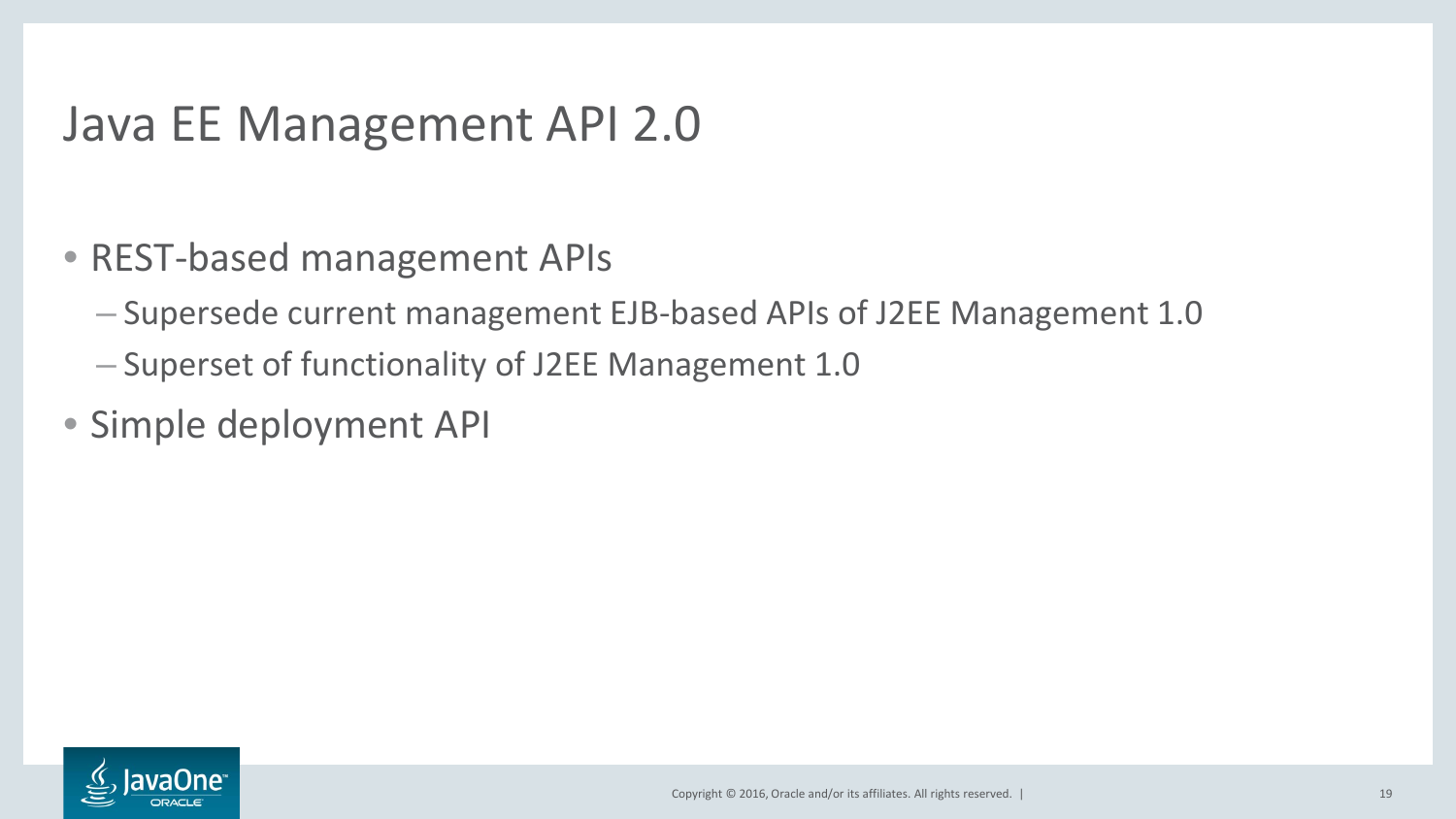### Java EE Security 1.0

- API for managing users and groups
- Support for password aliasing
- API for role mapping
- Metadata and API for authentication
- Interceptors for authorization, with CDI support

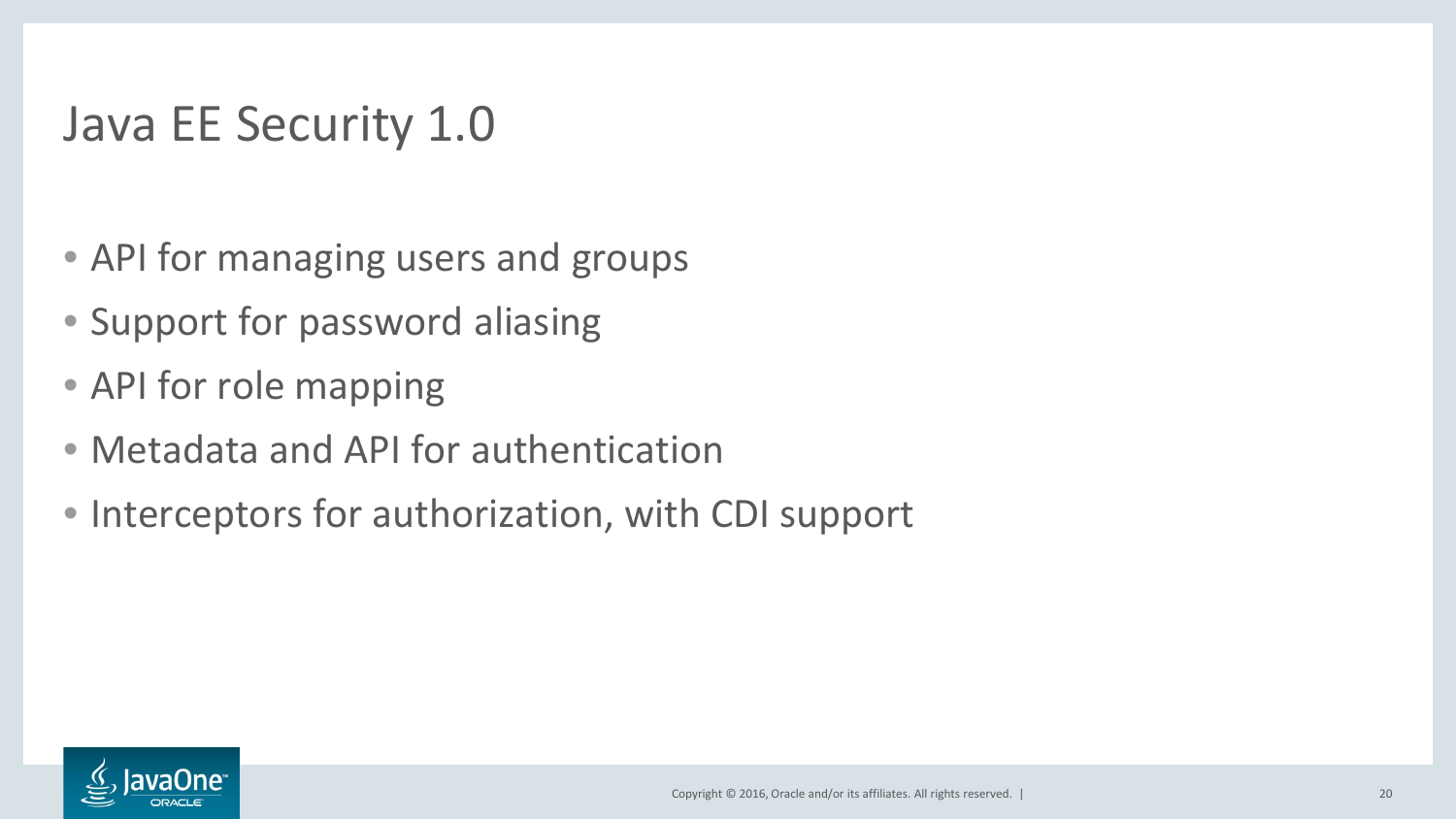### Bean Validation 2.0

- Constraints applied to collection elements
- Support for new Date/Time API
- Integration with Optional wrappers
- Repeatable annotations
- Additional features requested from community

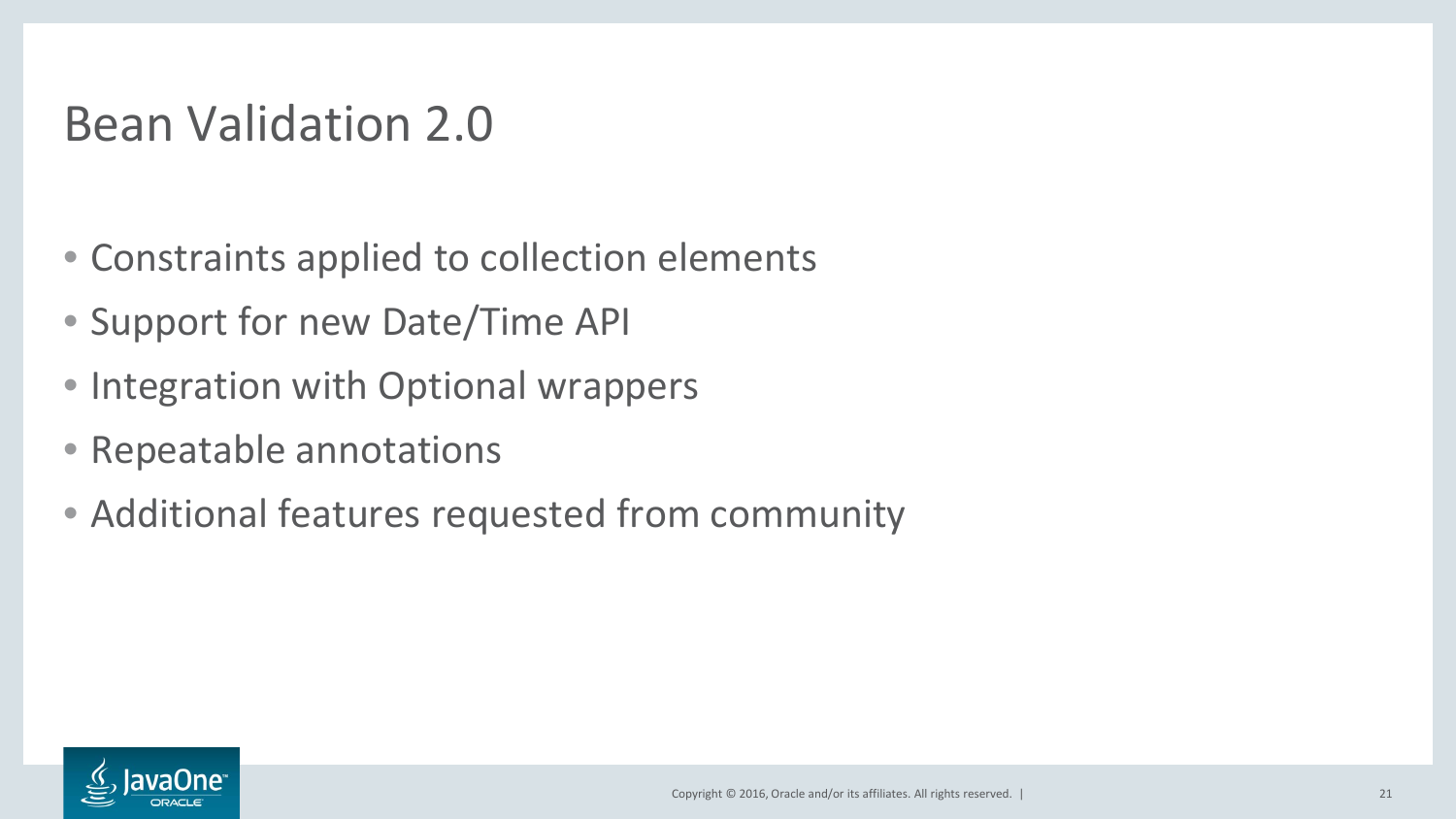

## Where Are We Now?

**Java EE 8 Progress to Date**



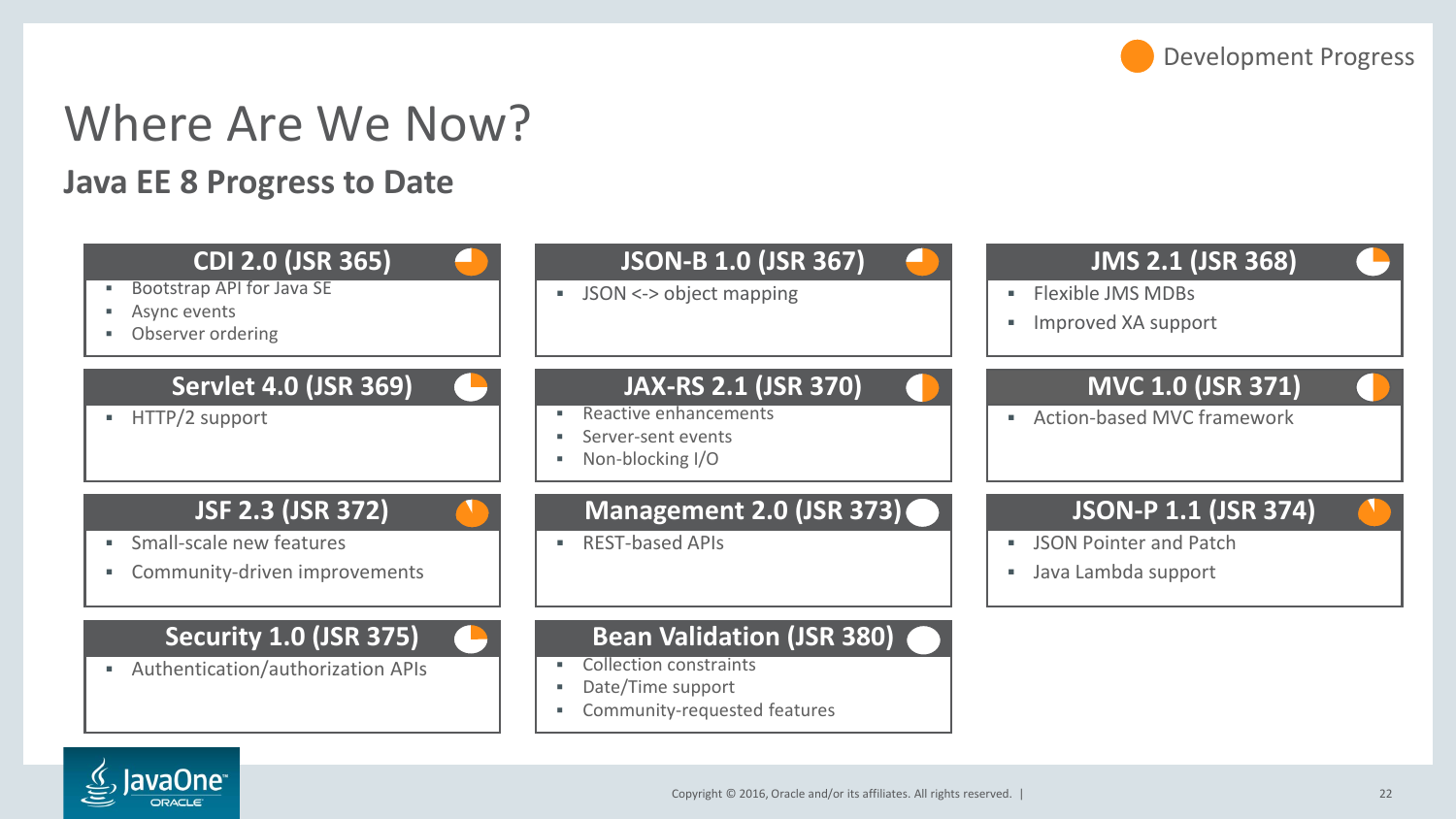# Where Are We Now?

**The World Has Changed**

- Focus on deployment into the Cloud
- Focus on microservices
- Emphasis on more rapid evolution of applications

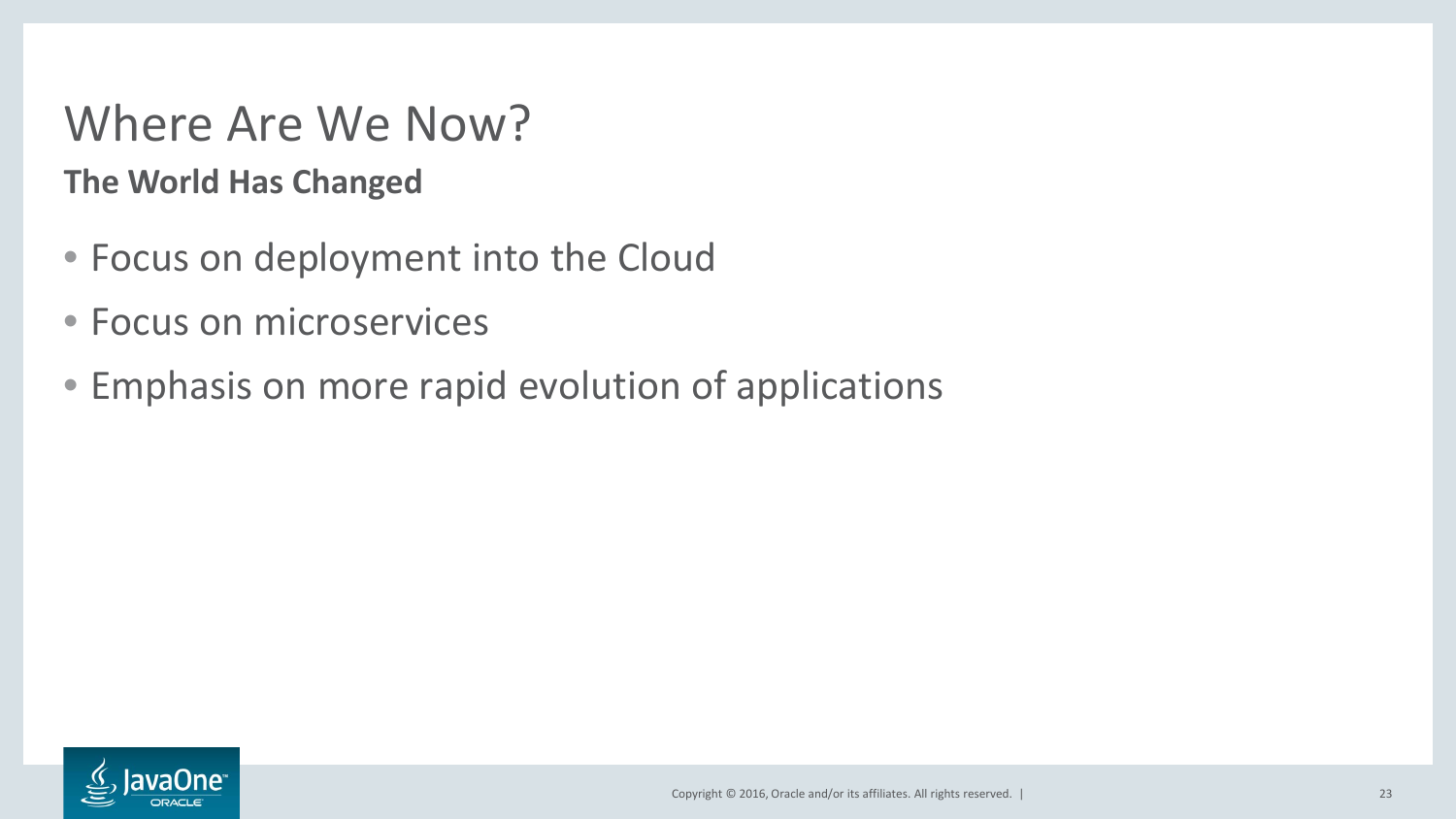### Program Agenda

Road to Java EE 8 **1**

**2 Java EE 8 JSRs (Original Proposal)** 

**3** Proposed Shift in Focus



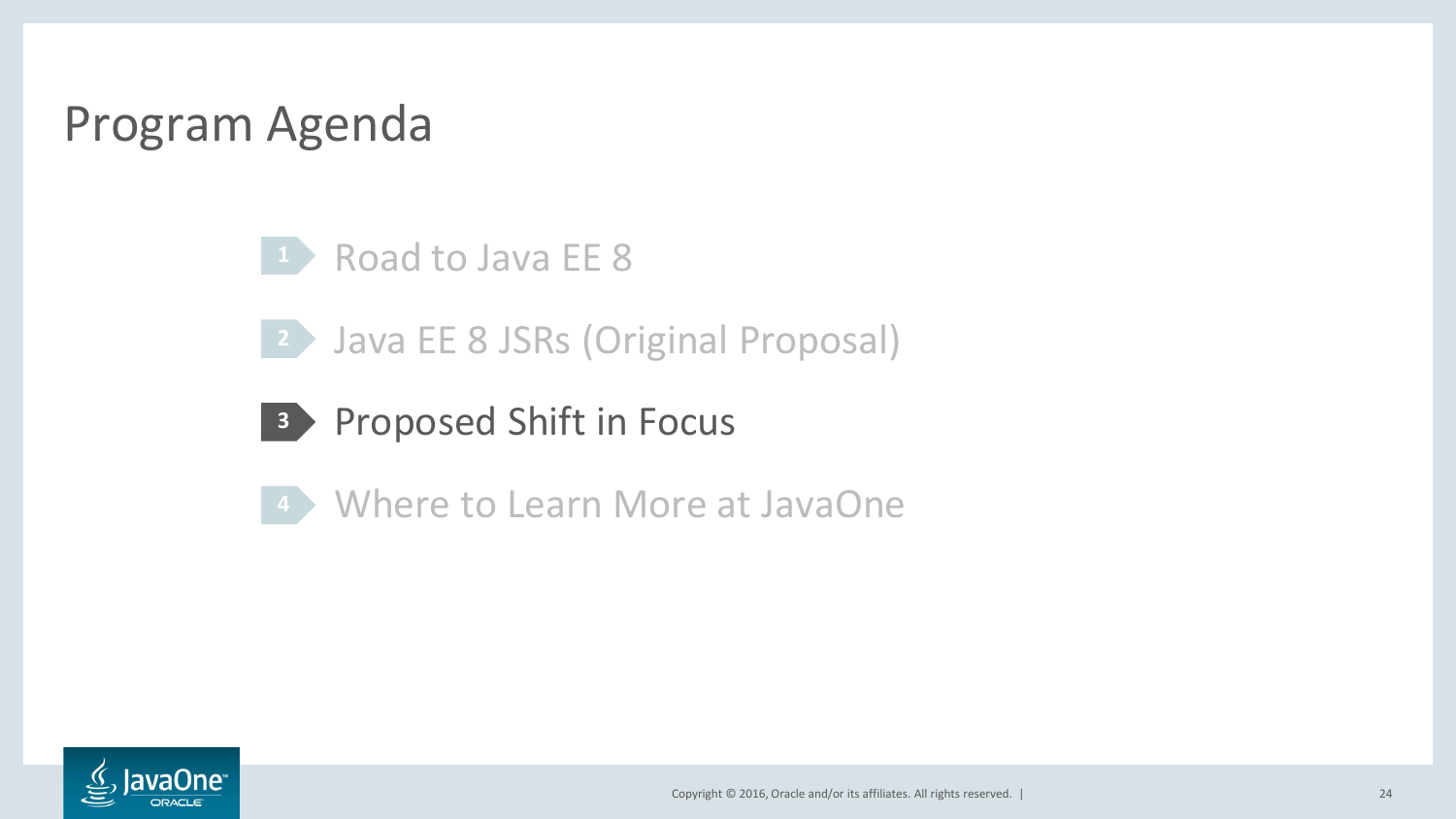### Revised Java EE 8 Proposal

**Modernizing Java EE for Cloud and Microservices**

Need to retarget Java EE to address these trends with 2-fold approach

- Java EE 8 adjustment in focus
- 2. Java EE 9 longer term, more in-depth work targeted at enhanced support for Cloud and microservices, leveraging work done in Java EE 8

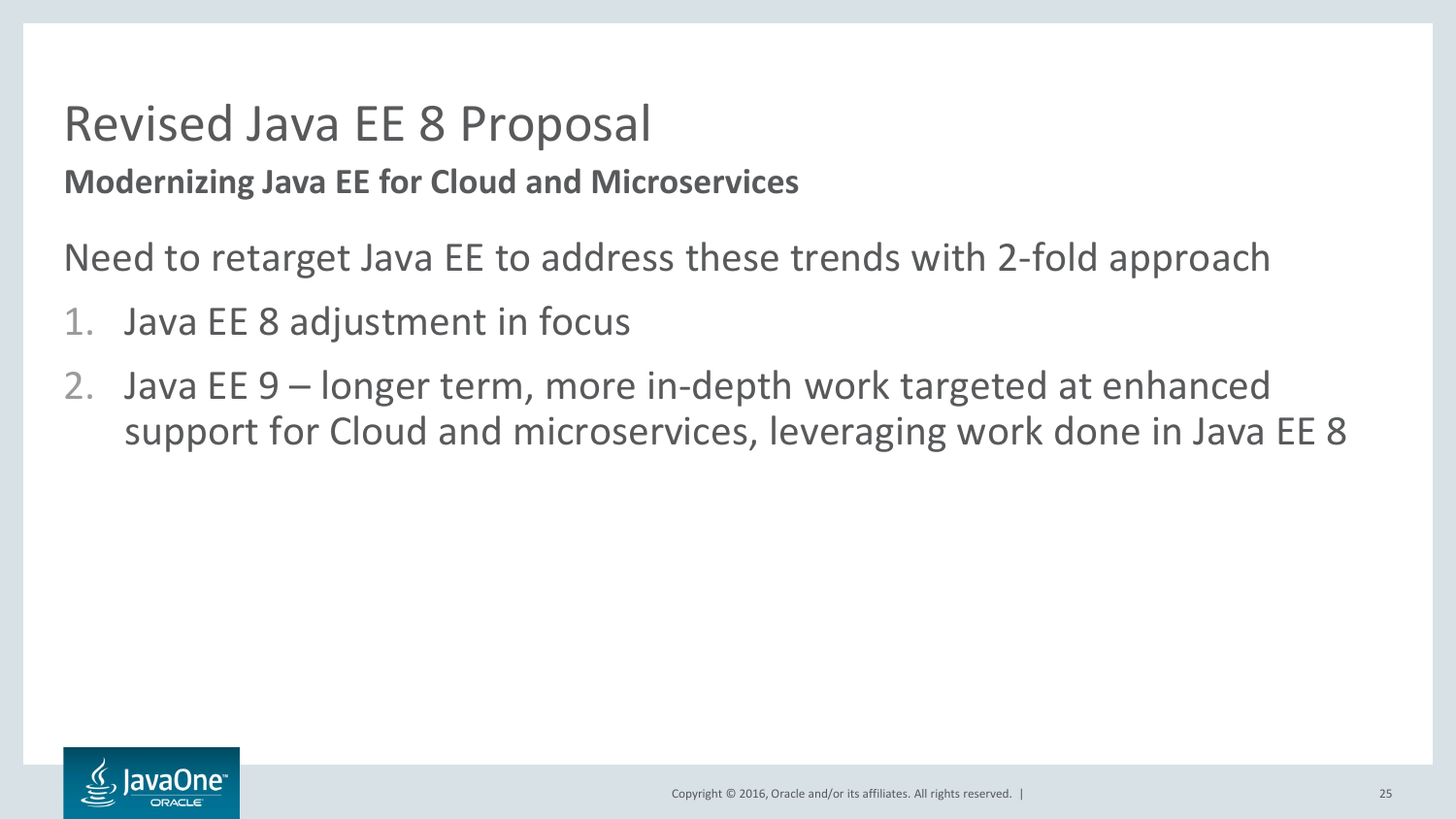## Revised Java EE 8 Proposal

**Modernizing Java EE for Cloud and Microservices**

Goals

- Migration path to cloud development and deployment models for Java EE customers
- Migration path to microservices-based architecture for Java EE applications
- Backwards compatibility with Java EE

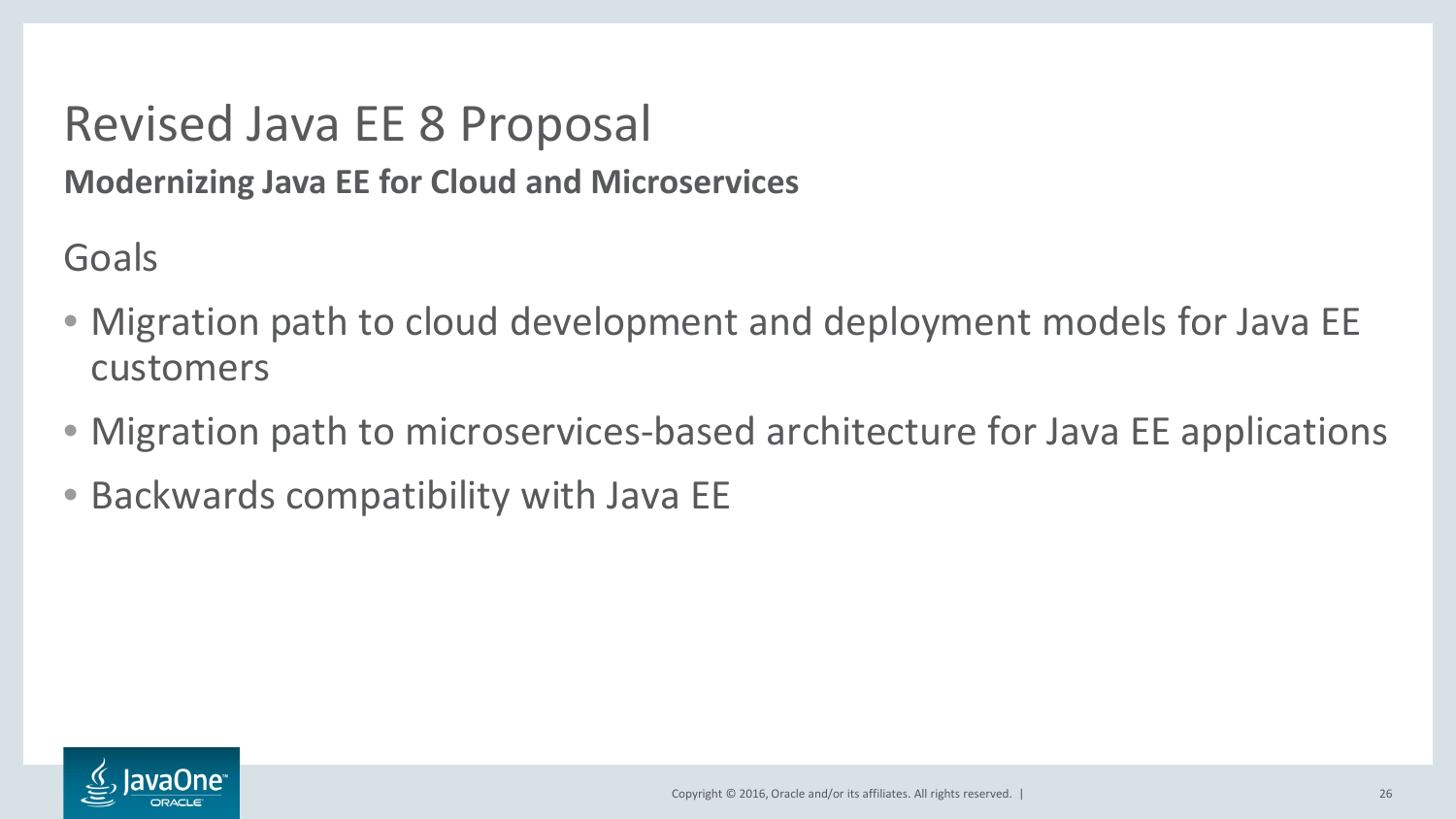

## Revised Java EE 8 Proposal

#### **CDI 2.0 (JSR 365)**

- Bootstrap API for Java SE
- Async events
- Observer ordering

### Servlet 4.0 (JSR 369)<br> **Service Contract of the Service enhancements**

**HTTP/2 support** 

#### **JSF 2.3 (JSR 372)**

- **Small-scale new features**
- **EXECOMMUNITY-driven improvements**

#### **Security 1.0 (JSR 375)**

- Authentication/authorization APIs
- OAuth, OpenID support
- **Secret management**

#### **JSON-B 1.0 (JSR 367)**

JSON <-> object mapping

#### **JAX-RS 2.1 (JSR 370)**

- 
- Server-sent events
- Non-blocking I/O
- Client-side circuit breakers

#### **Management 2.0 (JSR 373)**

**REST-based APIs** 

#### **Bean Validation 2.0 (JSR 380)**

- Collection constraints
- Date/Time support
- Community-requested features

#### **Health Checking**

**Standard for client-side health reporting** 

#### **JMS 2.1 (JSR 368)**

- **Flexible JMS MDBs**
- Improved XA support

#### **MVC 1.0 (JSR 371)**

Action-based MVC framework

#### **JSON-P 1.1 (JSR 374)**

- **JSON Pointer and Patch**
- Java Lambda support

#### **Configuration**

**Standard for externalizing application** configuration

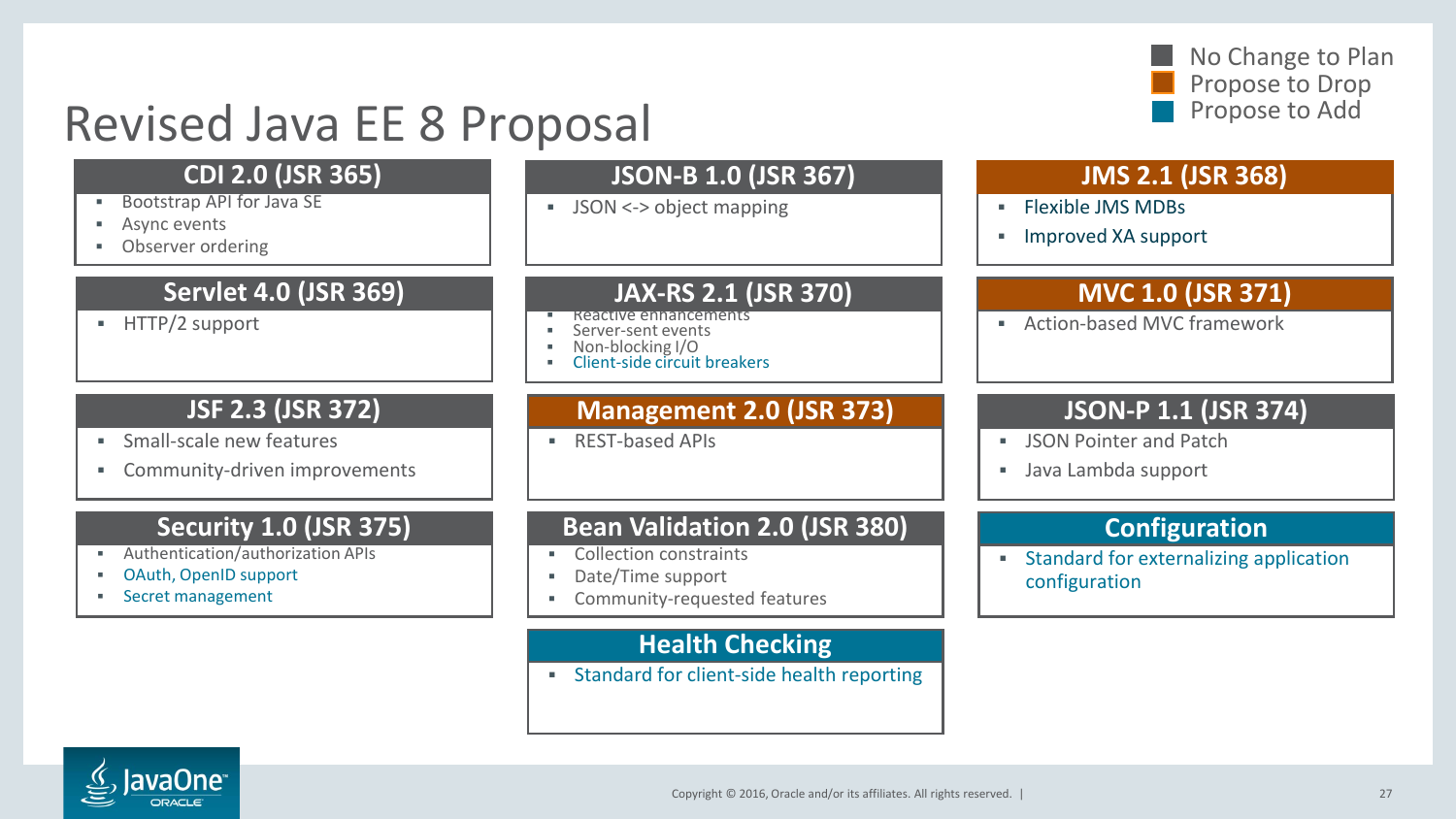## Rationale for Proposed Changes

#### **New Functionality**

- Cloud apps make many remote REST calls. Need a **client-side circuit breaker**  added to JAX-RS
- Need a **secret vault** because there's no way to do this today using **standards**
- **Need OAuth and OpenID** support because those technologies have rapidly emerged as standards
- Need **externalized configuration store** to make applications retargetable across environments
- Need basic **multi-tenancy** support to accommodate needs of more complex apps and offer higher density
- **Need standard way of health checking** Java-based apps

### **Dropped Functionality**

- **JMS** is no longer very relevant in cloud. Proposed to stay at JMS 2.0 standard (vs. upgrading to JMS 2.1 ).
- Cloud apps often ship headless, making **MVC** largely irrelevant
- Current **Management** JSR not widely used

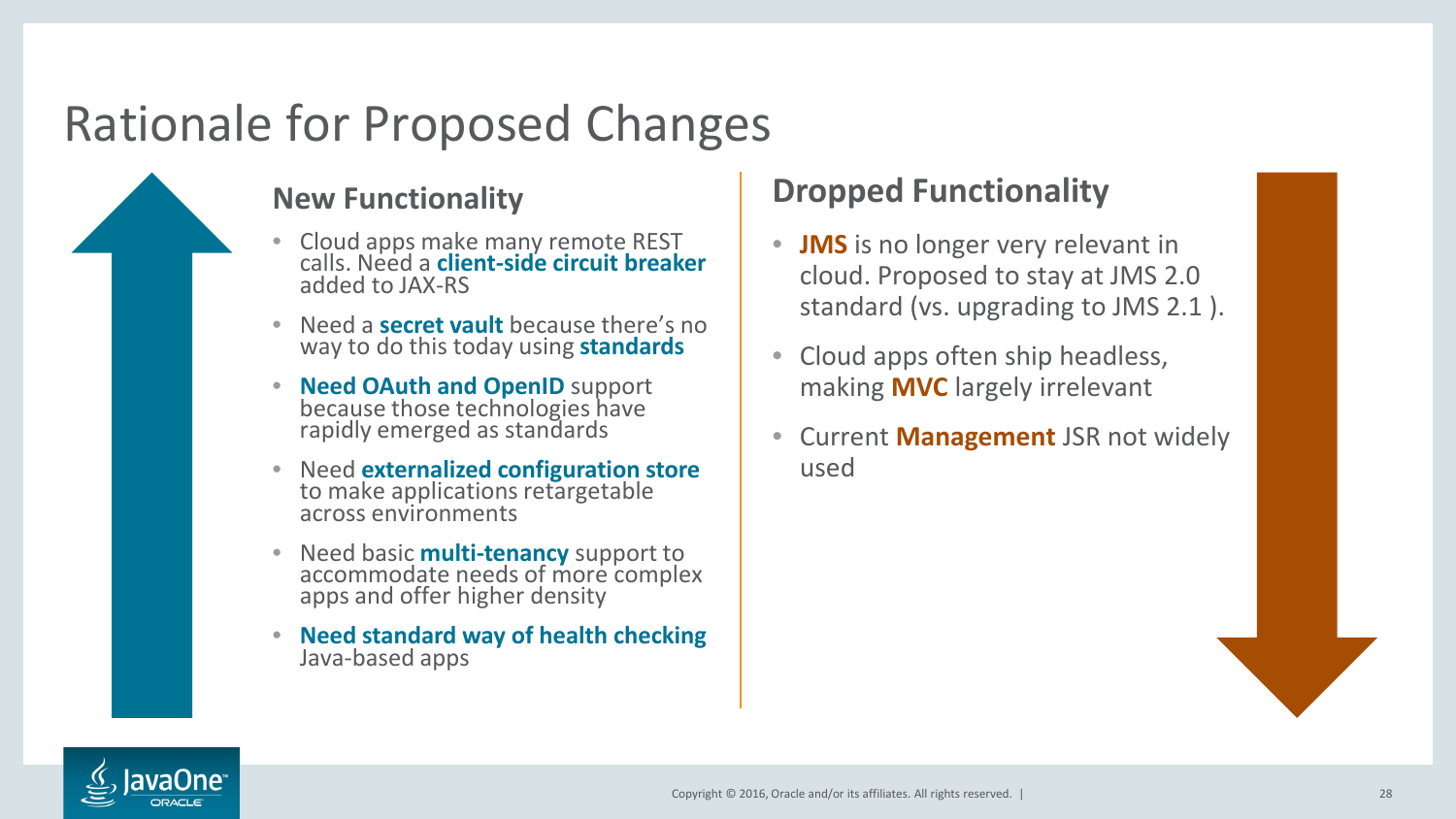### **Technical Focus Areas**

| <b>Programming Model</b>                                                                                                                               | <b>Key Value/Doc Store</b>                                                                   | <b>Configuration</b>                                                           | <b>Resiliency</b>                                                                                                                              |
|--------------------------------------------------------------------------------------------------------------------------------------------------------|----------------------------------------------------------------------------------------------|--------------------------------------------------------------------------------|------------------------------------------------------------------------------------------------------------------------------------------------|
| <b>Extend for reactive</b><br>programming<br>Unified event model<br><b>Event messaging API</b><br>$\blacksquare$<br>JAX-RS, HTTP/2,<br>Lambda, JSON-B, | • Persistence and query<br>interface for key value<br>and document DB                        | Externalize<br>$\blacksquare$<br>configuration<br><b>Unified API for</b>       | <b>Extension to support</b><br>$\blacksquare$<br>client-side circuit<br><b>breakers</b><br><b>Resilient commands</b><br>Standardize on client- |
|                                                                                                                                                        | <b>Eventual Consistency</b>                                                                  | accessing configuration                                                        |                                                                                                                                                |
|                                                                                                                                                        | <b>Automatically event</b><br>$\blacksquare$<br>out changes to ob-<br>served data structures | <b>Multi-tenancy</b>                                                           | side format for<br>reporting health                                                                                                            |
| <b>Packaging</b>                                                                                                                                       |                                                                                              | <b>Increased density</b><br><b>Tenant-aware routing</b><br>п<br>and deployment |                                                                                                                                                |
| Package applications,<br>runtimes into services<br>Standalone immutable<br>executable binary<br><b>Multi-artifact archives</b><br>$\blacksquare$       | <b>Serverless</b>                                                                            |                                                                                | <b>Security</b><br>Secret management<br>$\blacksquare$<br>OAuth<br>OpenID                                                                      |
|                                                                                                                                                        | New spec – interfaces,<br>packaging format,<br>manifest<br>Ephemeral<br>ш<br>instantiation   | <b>State</b><br>API to store<br>$\blacksquare$<br>externalized state           |                                                                                                                                                |

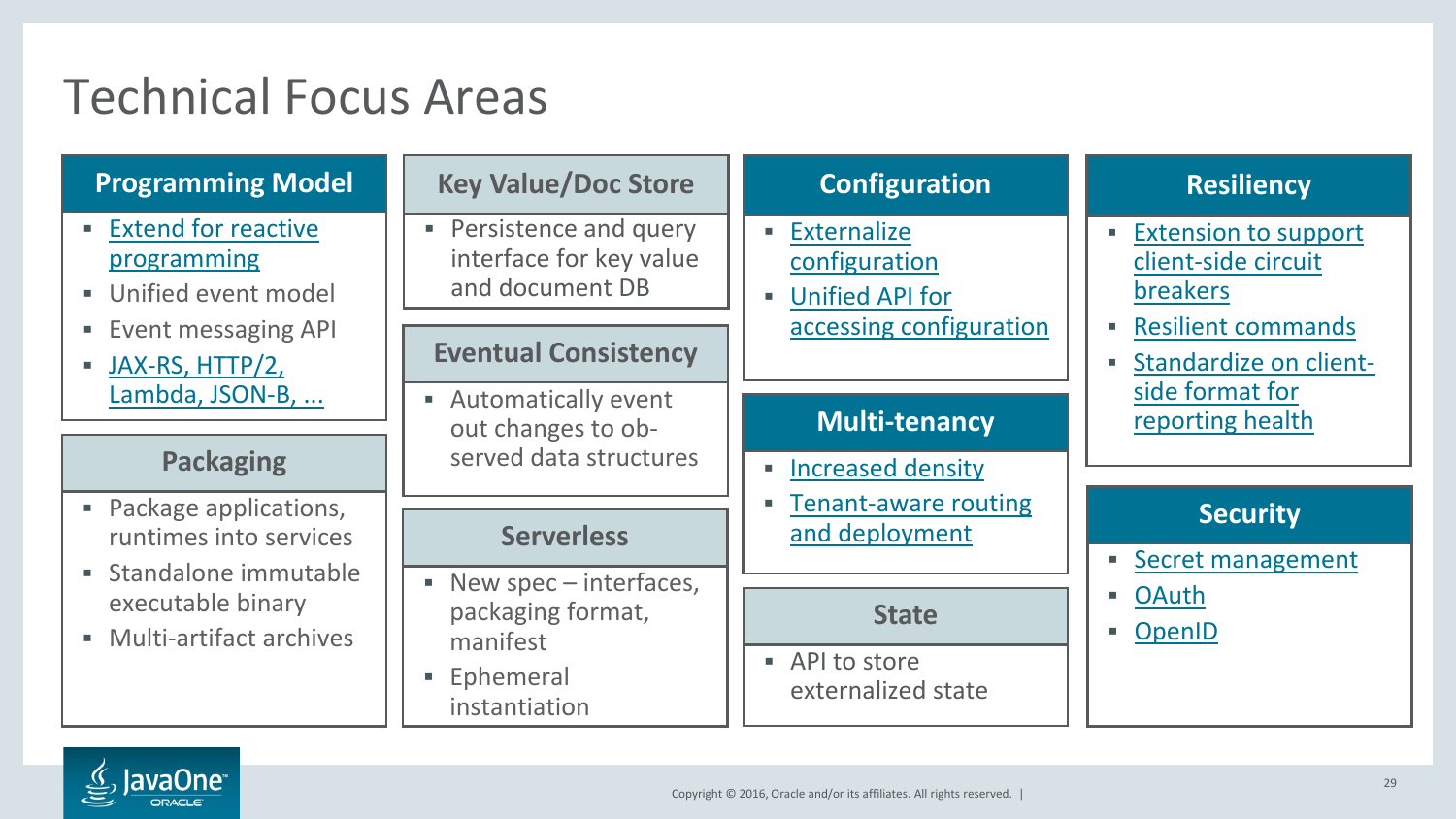### Proposal for Reactive Programming

- Need to incorporate evolving reactive/async-style programming model
- More common in Cloud because apps are distributed (split into microservices) and there is increased latency
	- Many remote calls.
	- **Synchronous request-handling** blocks threads with remote calls

- Migration path to fuller reactive programming model in Java EE 9
- Improve JAX-RS to support reactive programming for client side (e.g., async "orchestration" as in RXJava or in Jersey)

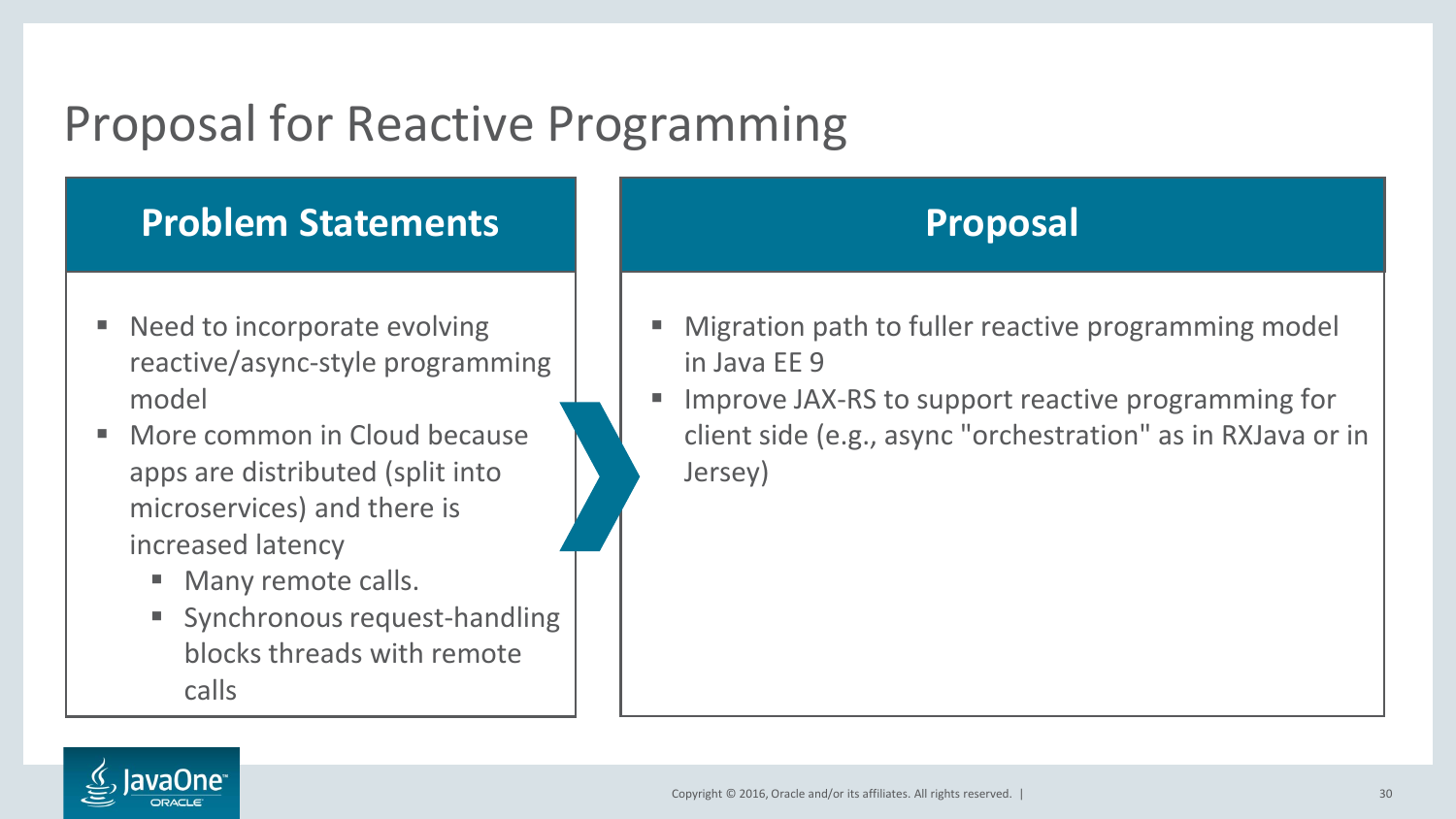### Proposal for Circuit Breaker **–** Resiliency

- Prevent request-handling threads from being consumed while making requests to remote systems
- Ease up on requests to remote system as it's having problems
- Allow system time to recover
- Prevent cascading failures. Isolates failures in the source system
- Use circuit breaker without writing extensive boiler-plate code.

- Extension to JSR 339 JAX-RS Client
- **Several possible approaches:** 
	- Programmatic change in JAX-RS Client API
	- Declarative registering @Provider classes to the Client
	- Other…
- Configurable -- potential parameters might include:
	- Sampling frequency
	- Sampling time period
	- Performance threshold (milliseconds)
	- % error threshold
	- …

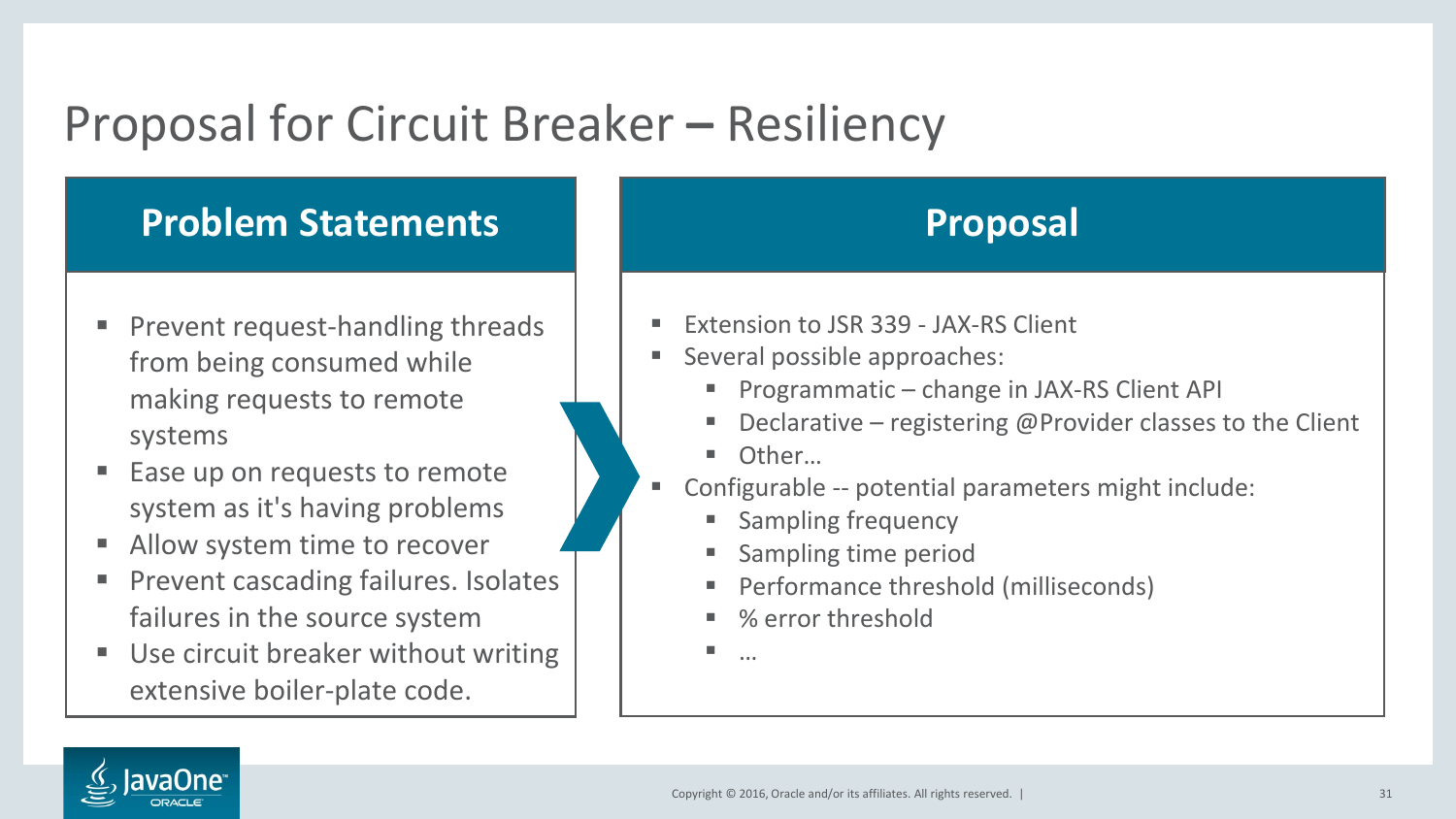## Proposal for Health Checking **–** Resiliency

- No standard for health is being reported
- Applications, resources, servers, services, micro-services, etc. will report health differently
- Traditional health check just returns opaque up/down messages. If an instance is having problems, it should report the root cause(s) where possible to help diagnose/locate problems

- Define standard for how individual instances should report health
	- REST API with structure format in JSON
- Define configurable context path  $-e.g.$  /healthcheck
- Define semantics for reporting health
	- Health status codes
	- Reason(s) for failures, warnings, etc.
	- **Health of dependencies**
- Enhancements to Java APIs to facilitate easier development
	- New annotations and descriptors to specify health endpoints
- Circuit breaker could poll /healthcheck rather than waiting for HTTP requests to fail first

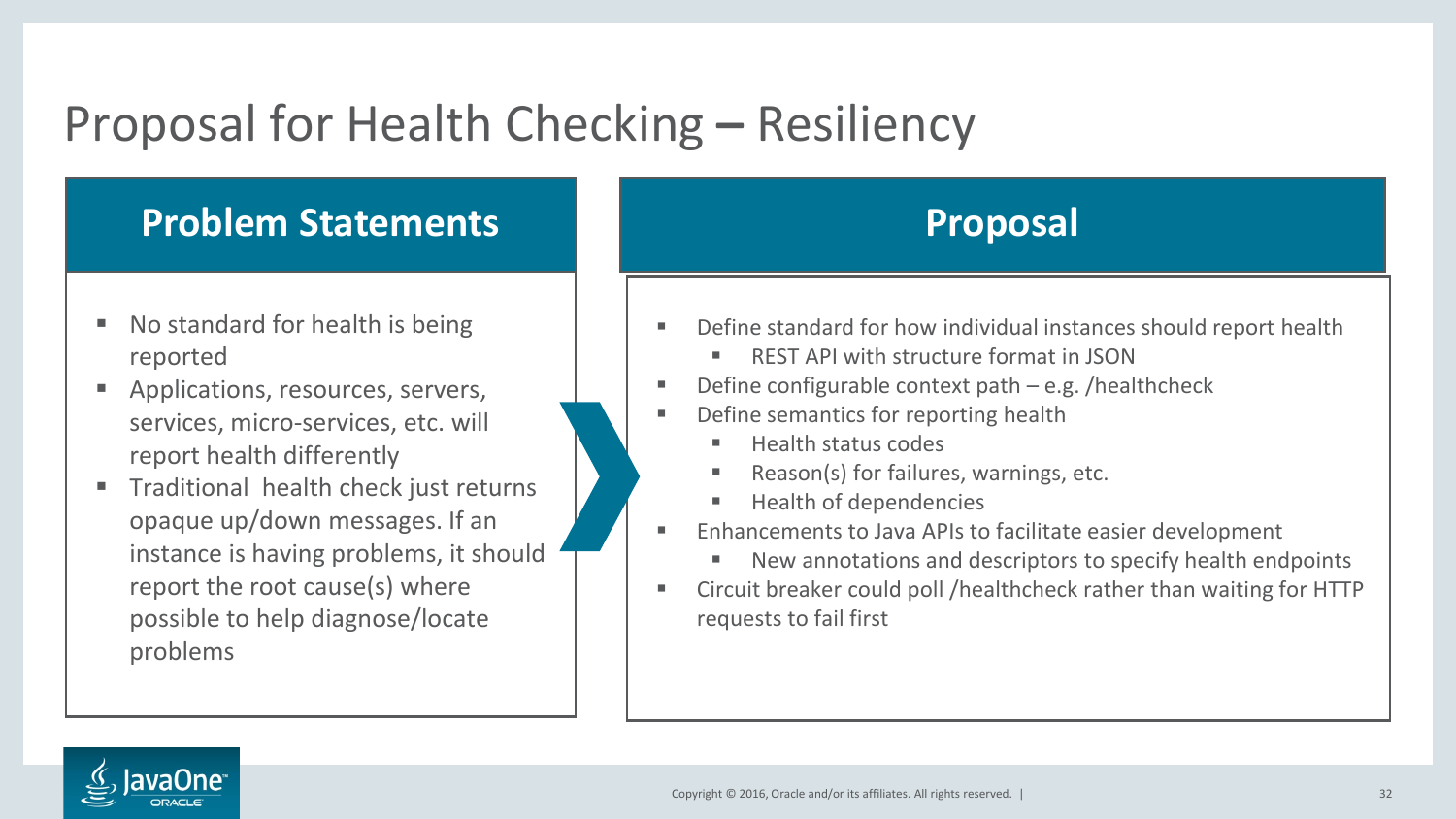### Proposal for Security

- No standard way of connecting an application to a key service
- Need to keep sensitive stored data, secret
- Hard to use OAuth
- OpenID is emerging as the default authentication standard

- **Standard way of connecting an application to a key** service
- **Encryption service for stored data**
- Improved OAuth support
	- Registration and Discovery of Resources to Request Scopes
	- **Authorization Model**
- **OpenID support for authentication**

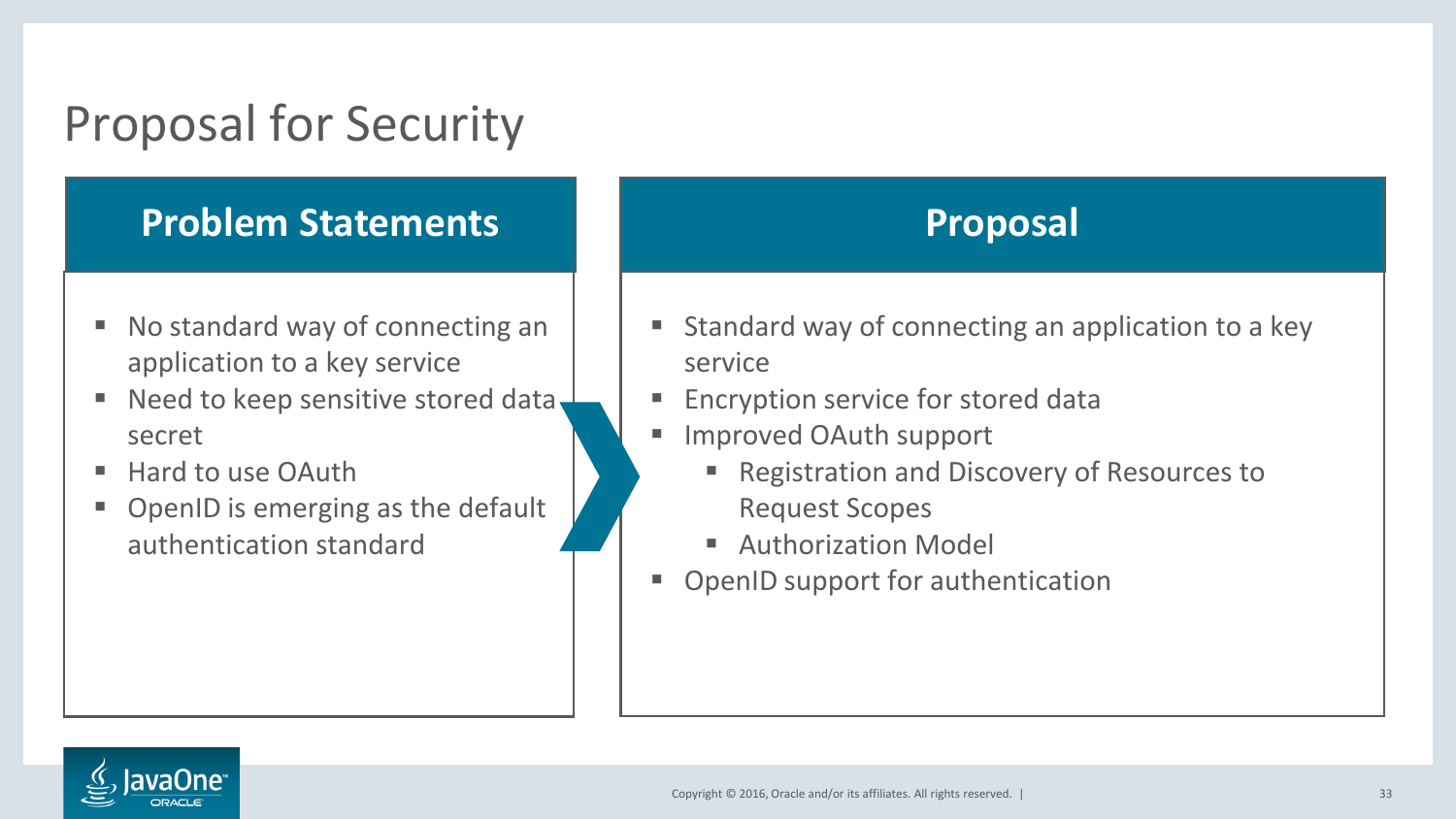### Proposal for Configuration

- No standard way of working with configuration in applications
- No easy way of moving applications between environments without hacking into their packages
- Changing application configuration without redeployment of app
- Reconfiguring multiple instances of an application at once
- Externalized configuration is the standard for cloud

- Standardize a mechanism of defining, injecting and using configuration within an application
- Define configuration persistence mechanisms, formats, and bindings
- Provide an ability to externalize application configuration from the application package
- Support for merging, overriding, and federating configurations from different sources
- Provide a standard mechanism for working with mutable/dynamic configuration

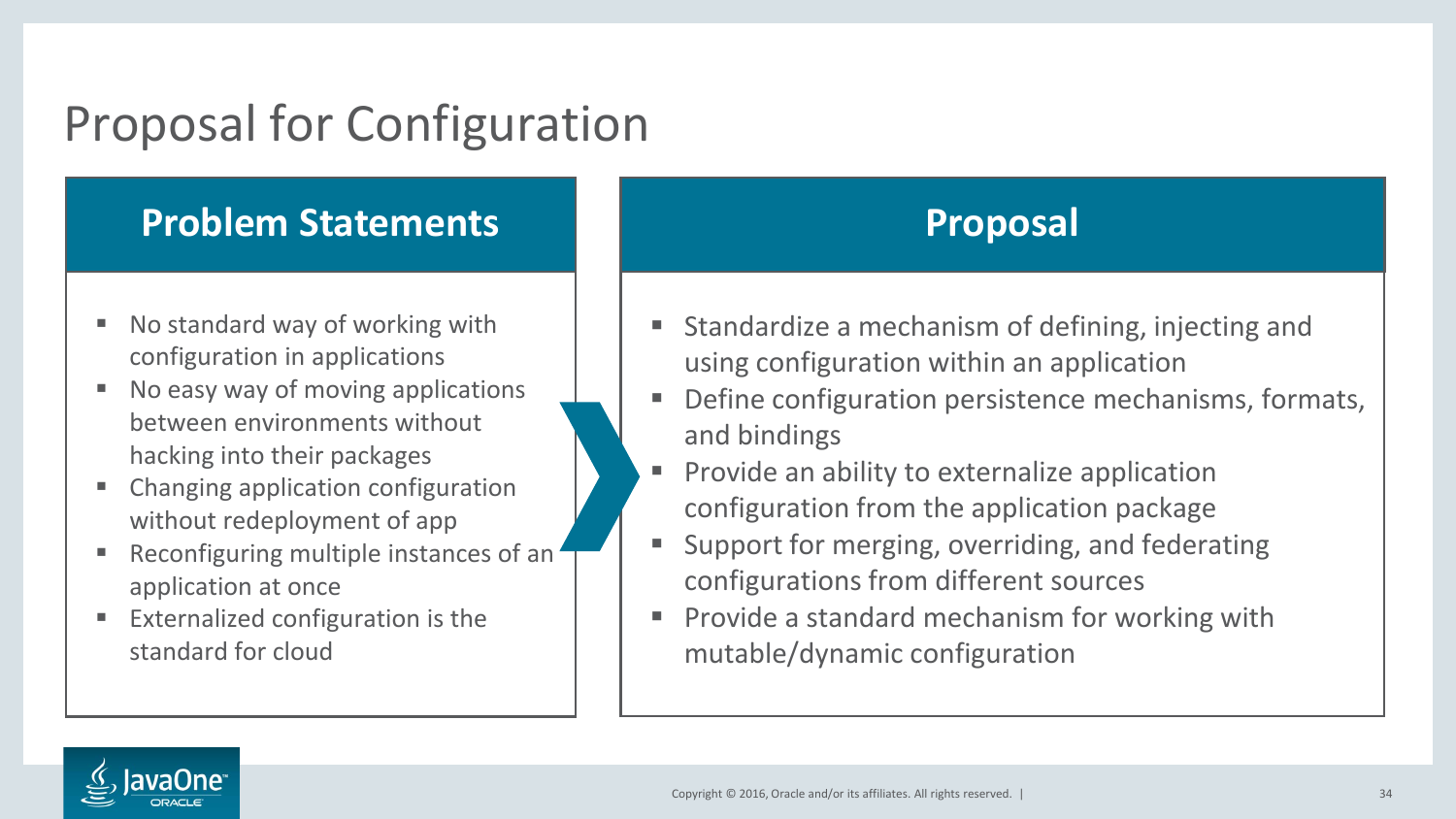### Proposal for Multi-tenancy

- No concept of customer-facing tenancy within Java today
- One customer writing a multitenant App or Service has to define the concept of tenancy from scratch – hard and errorprone

- Optional feature for servers supporting multi-tenancy
- Specification for mapping an external inbound request back to a tenant
- API for applications to find out which tenant the current request corresponds to
- Tenant-aware routing and deployment within an instance of an app server

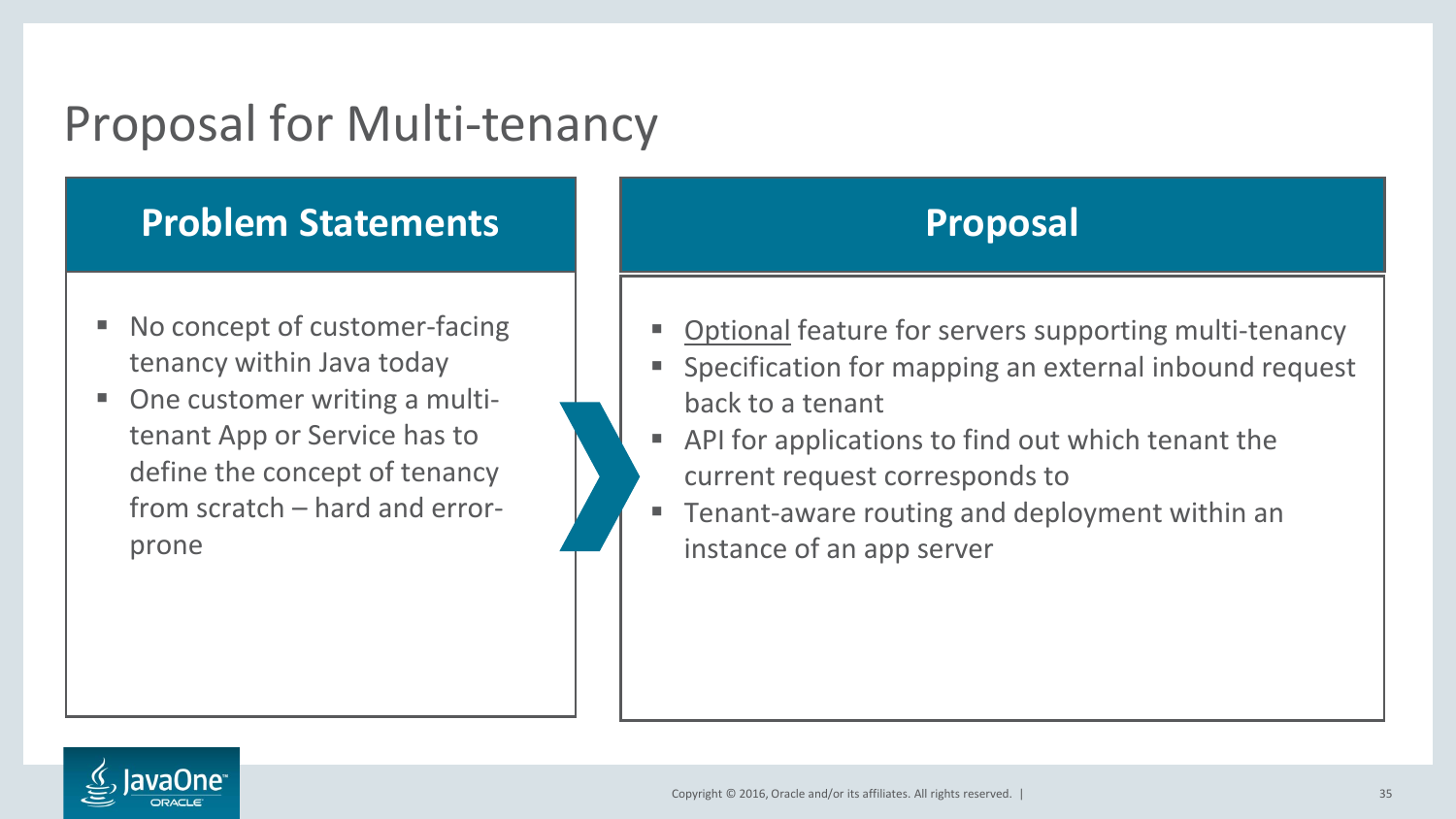### Java EE 7



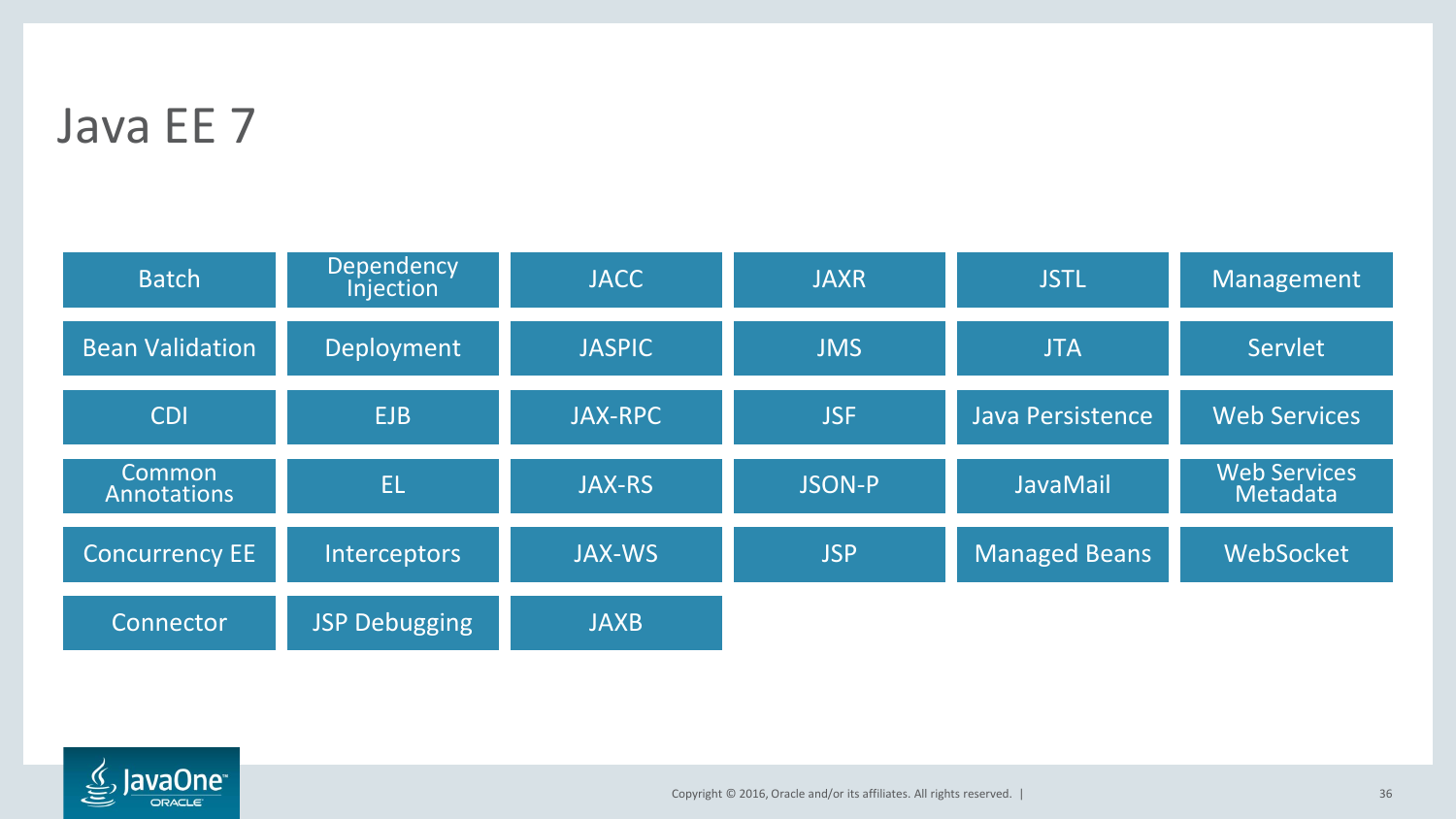## Java EE 8 (Revised Proposal, 2016)



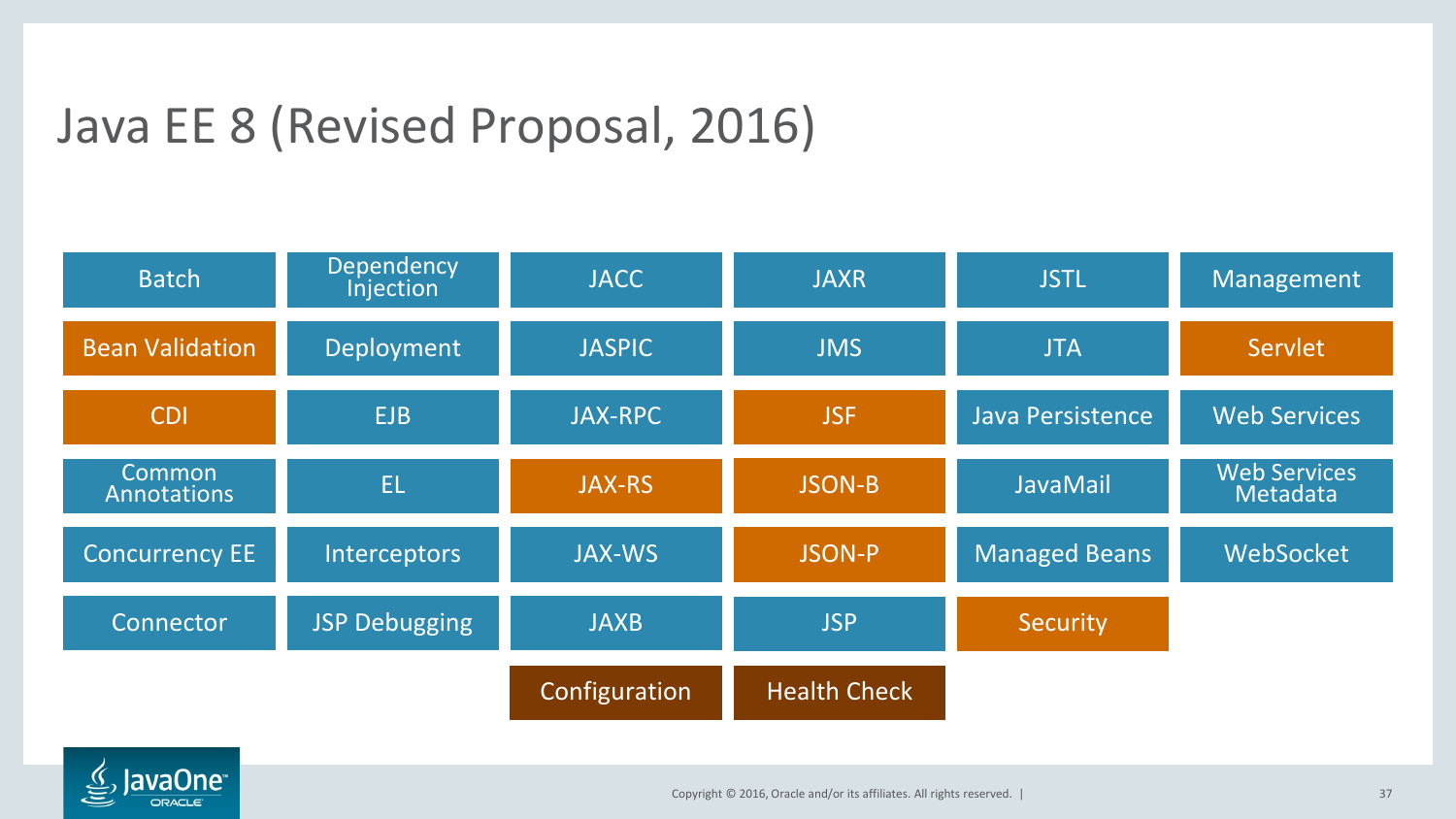### Next Steps **Give us your feedback**

- Take the survey
	- <http://glassfish.org/survey>
- Send technical comments to
	- [users@javaee-spec.java.net](mailto:users@javaee-spec.java.net)
- Join the JCP come to Hackergarten in Java Hub
	- [https://jcp.org/en/participation/membership\\_drive](https://jcp.org/en/participation/membership_drive)
- Join or track the JSRs as they progress
	- <https://java.net/projects/javaee-spec/pages/Specifications>
- Adopt-a-JSR
	- <https://community.oracle.com/community/java/jcp/adopt-a-jsr>

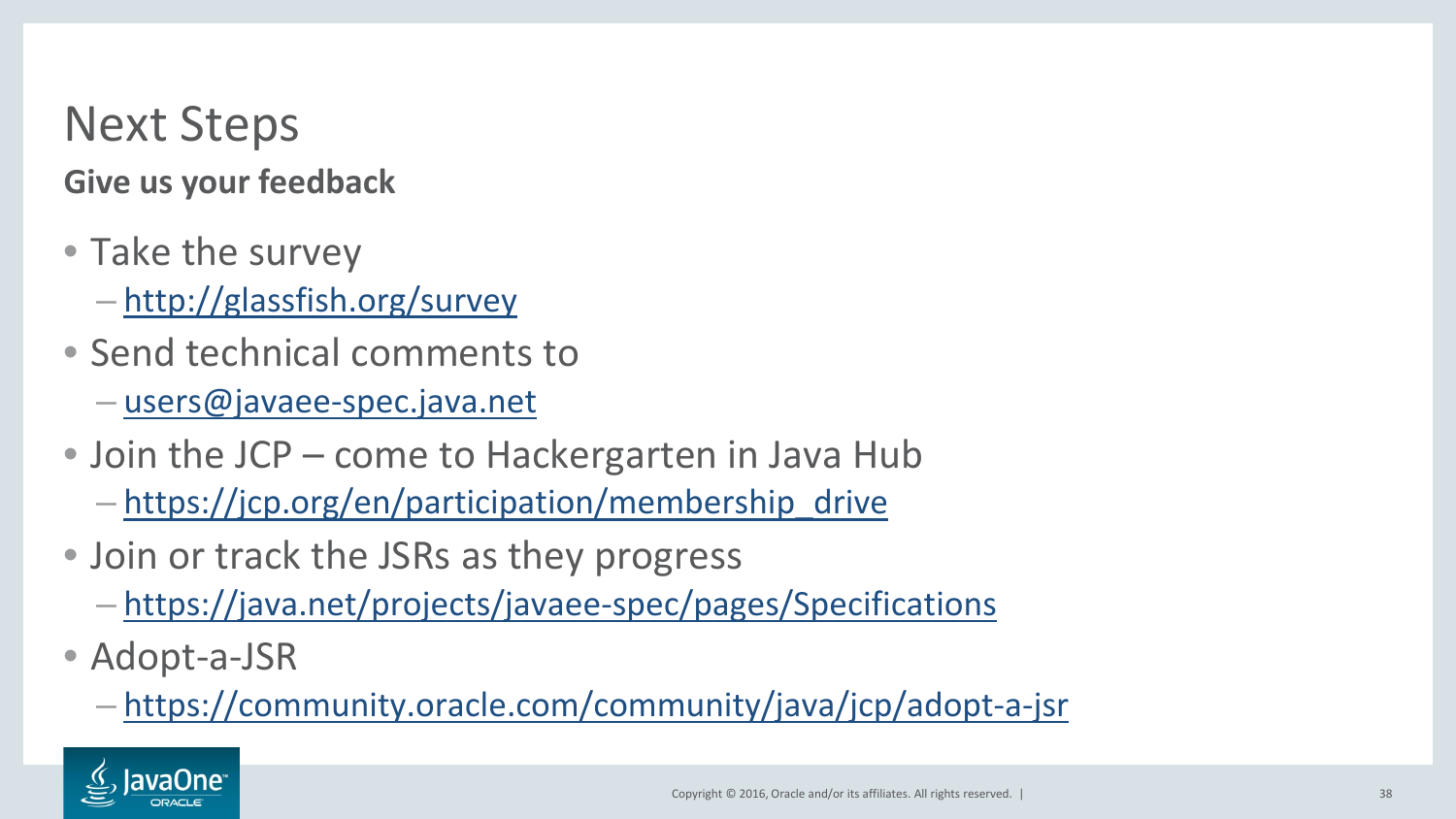### Program Agenda

Road to Java EE 8 **1**

**2 Java EE 8 JSRs (Original Proposal)** 

**3** Proposed Shift in Focus



Where to Learn More at JavaOne **4**

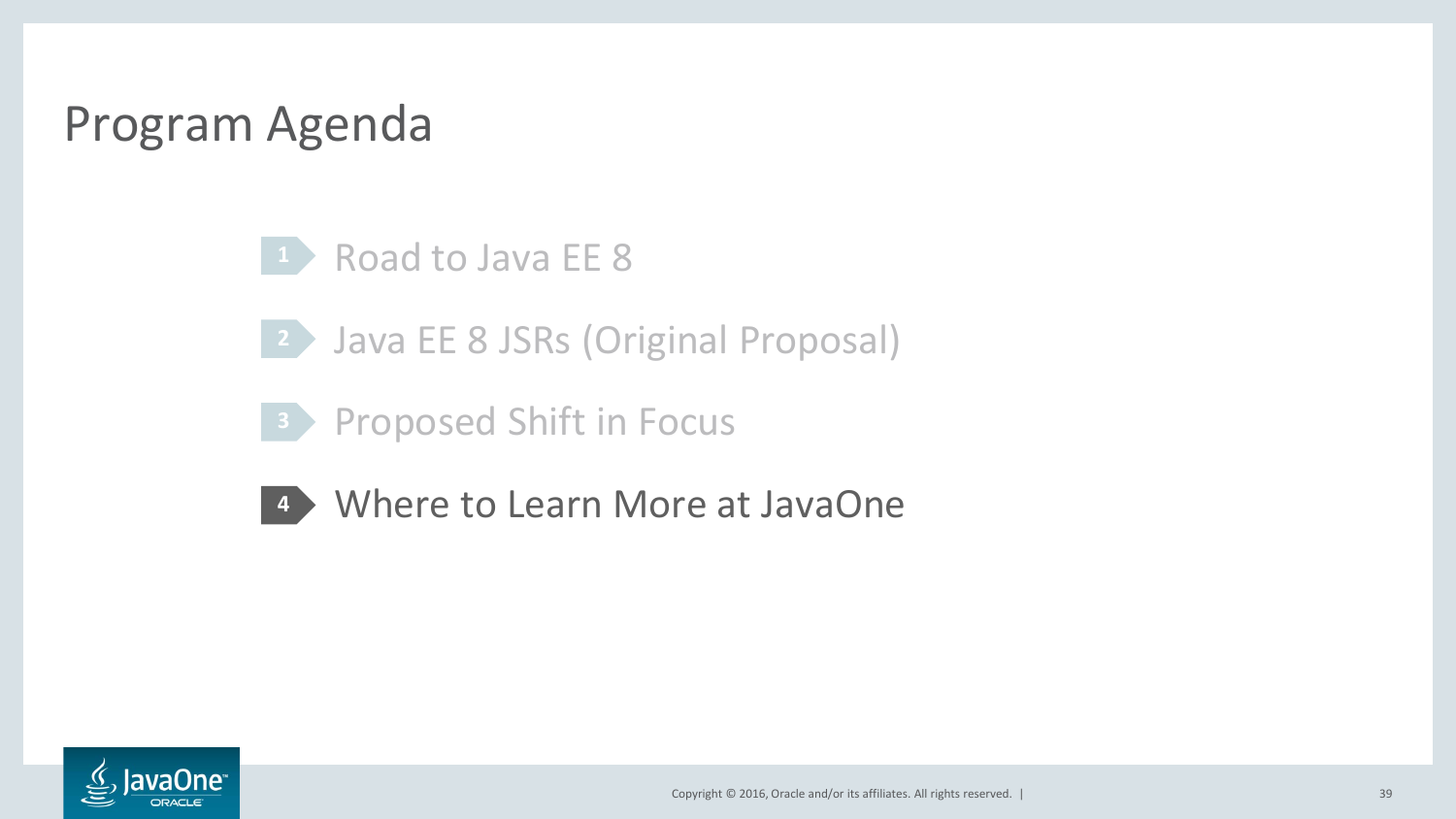### Where to Learn More at JavaOne

| <b>Session Number</b> | <b>Session Title</b>                        | Day / Time          |
|-----------------------|---------------------------------------------|---------------------|
| <b>CON7975</b>        | Enterprise Java for the Cloud               | Monday 4:00 p.m.    |
| <b>CON1558</b>        | What's New in the Java API for JSON Binding | Monday 5:30 p.m     |
| <b>BOF7984</b>        | Java EE for the Cloud                       | Monday 7:00 p.m     |
| <b>CON4022</b>        | CDI 2.0 Is Coming                           | Tuesday 11:00 a.m   |
| <b>CON7983</b>        | JAX-RS 2.1 for Java EE 8                    | Tuesday 12:30 p.m   |
| <b>CON7980</b>        | Servlet 4.0: Status Update and HTTP/2       | Tuesday 4:00 p.m    |
| <b>CON7978</b>        | Security for Java EE 8 and the Cloud        | Tuesday 5:30 p.m    |
| <b>CON7979</b>        | Configuration for Java EE 8 and the Cloud   | Wednesday 11:30 a.m |
| <b>CON7977</b>        | Java EE Next - HTTP/2 and REST              | Wednesday 1:00 p.m  |
| <b>CON6077</b>        | The Illusion of Statelessness               | Wednesday 4:30 p.m. |
| <b>CON7981</b>        | <b>JSF 2.3</b>                              | Thursday 11:30 a.m  |

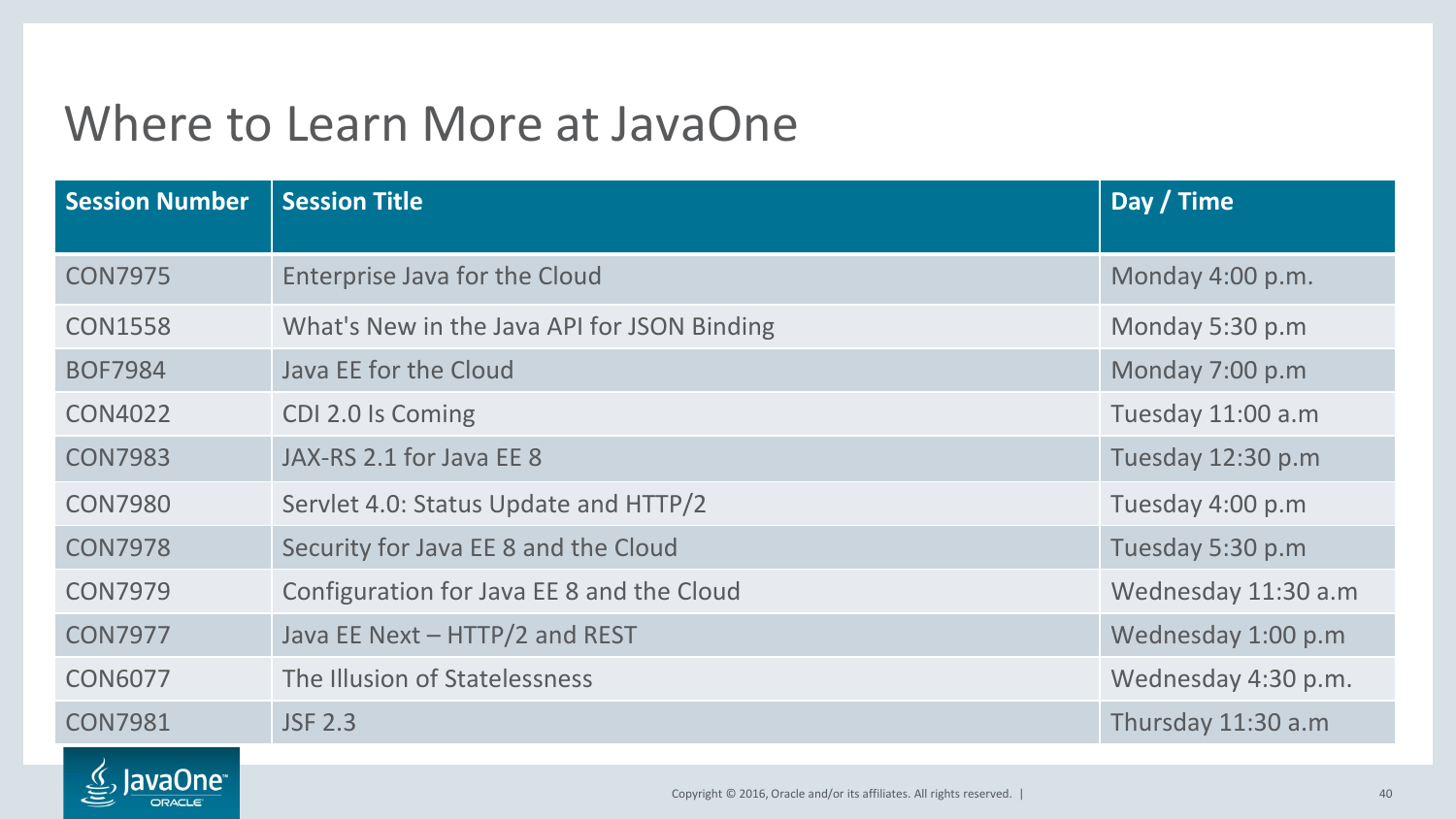



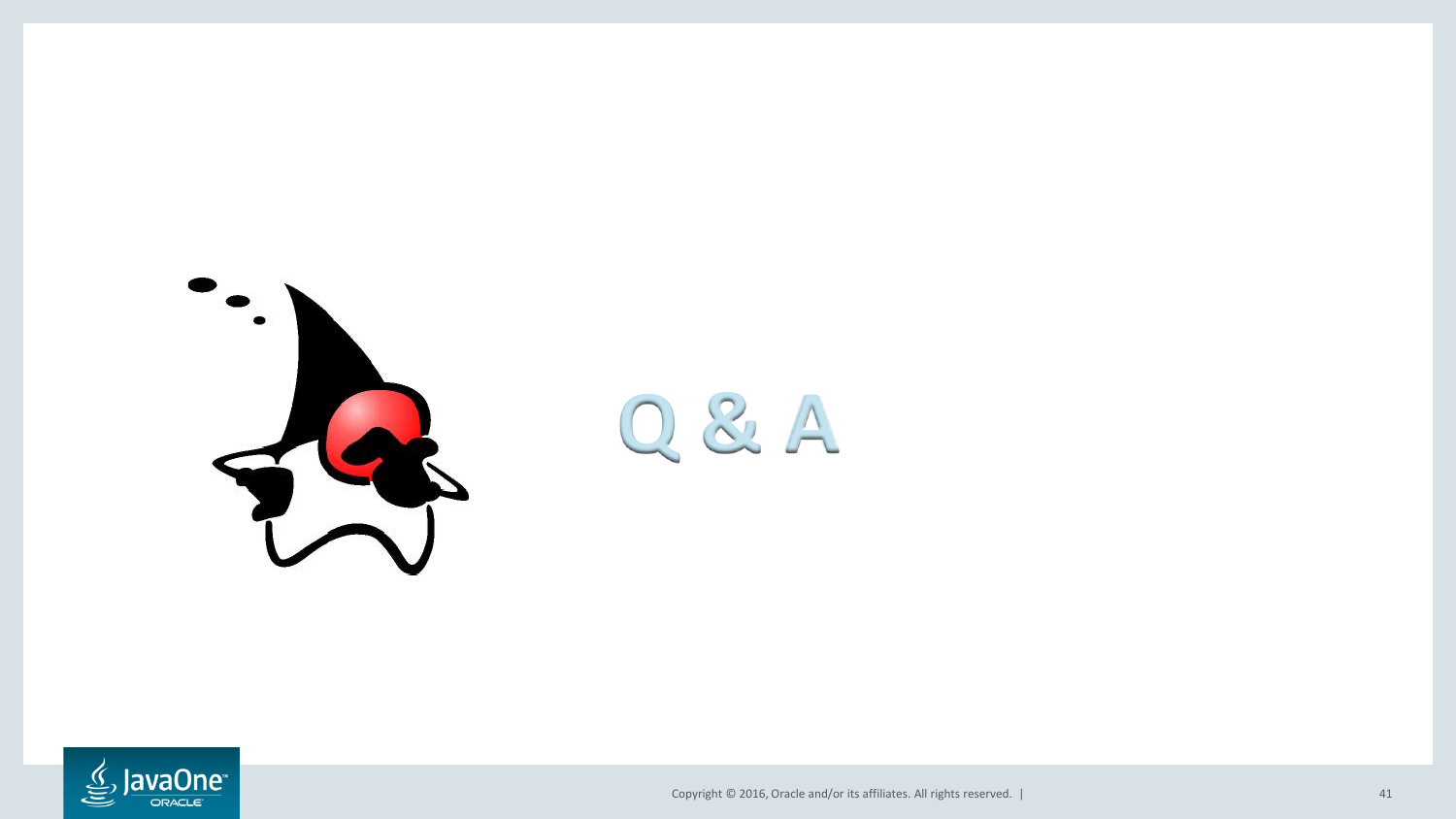# Integrated Cloud **Applications & Platform Services**

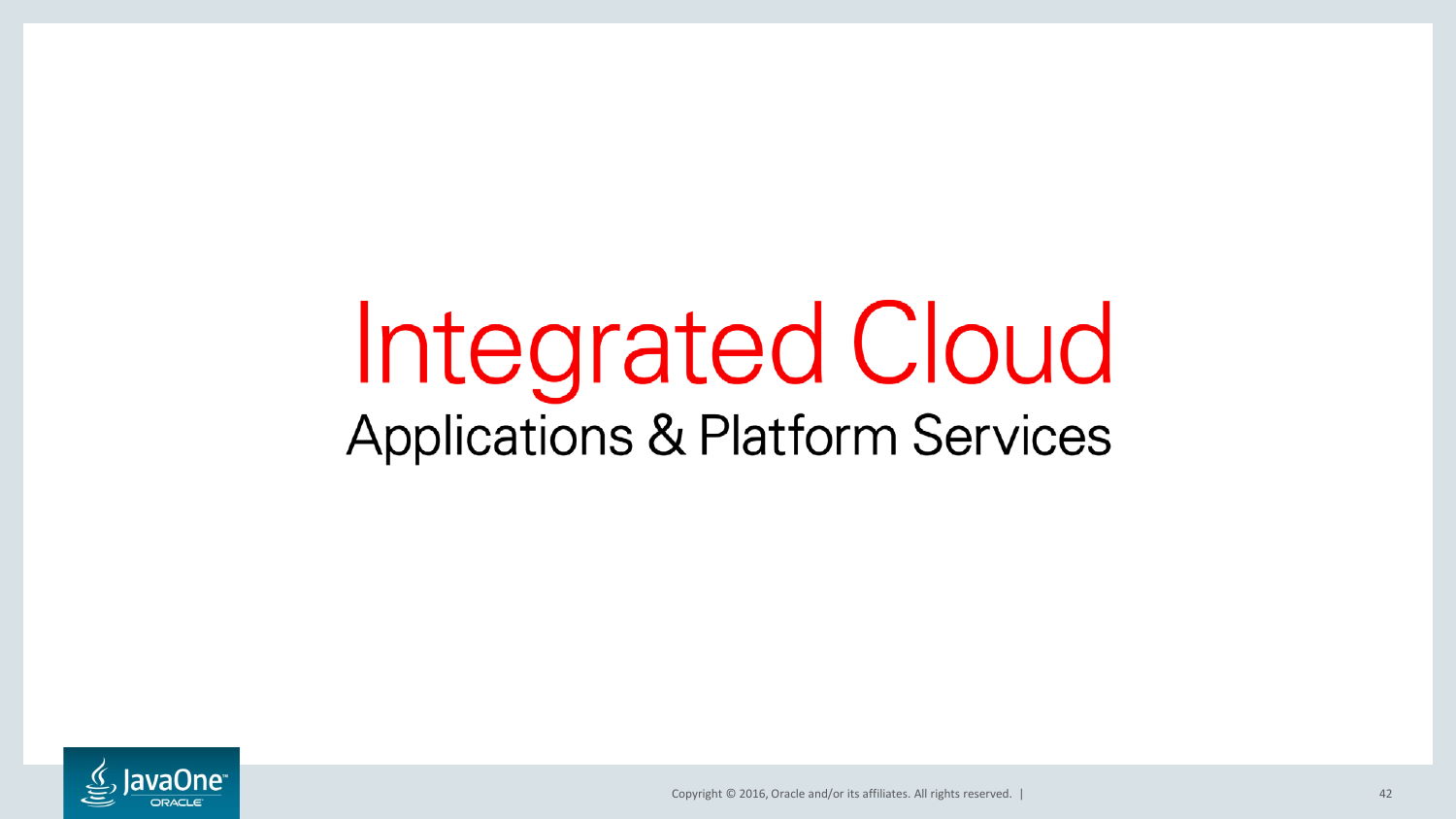